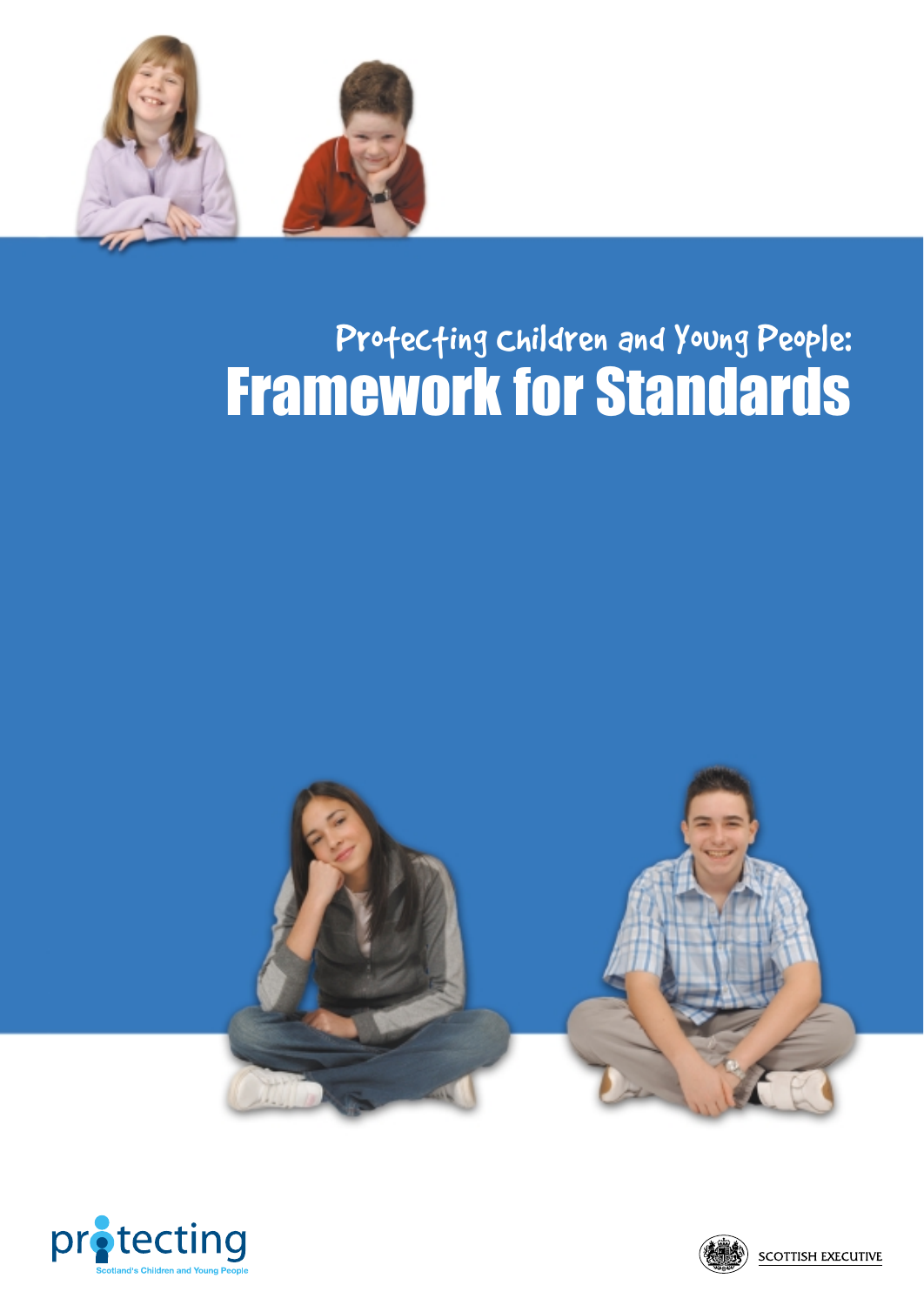# Profecting Children and Young People: Framework for Standards

Scottish Executive Edinburgh 2004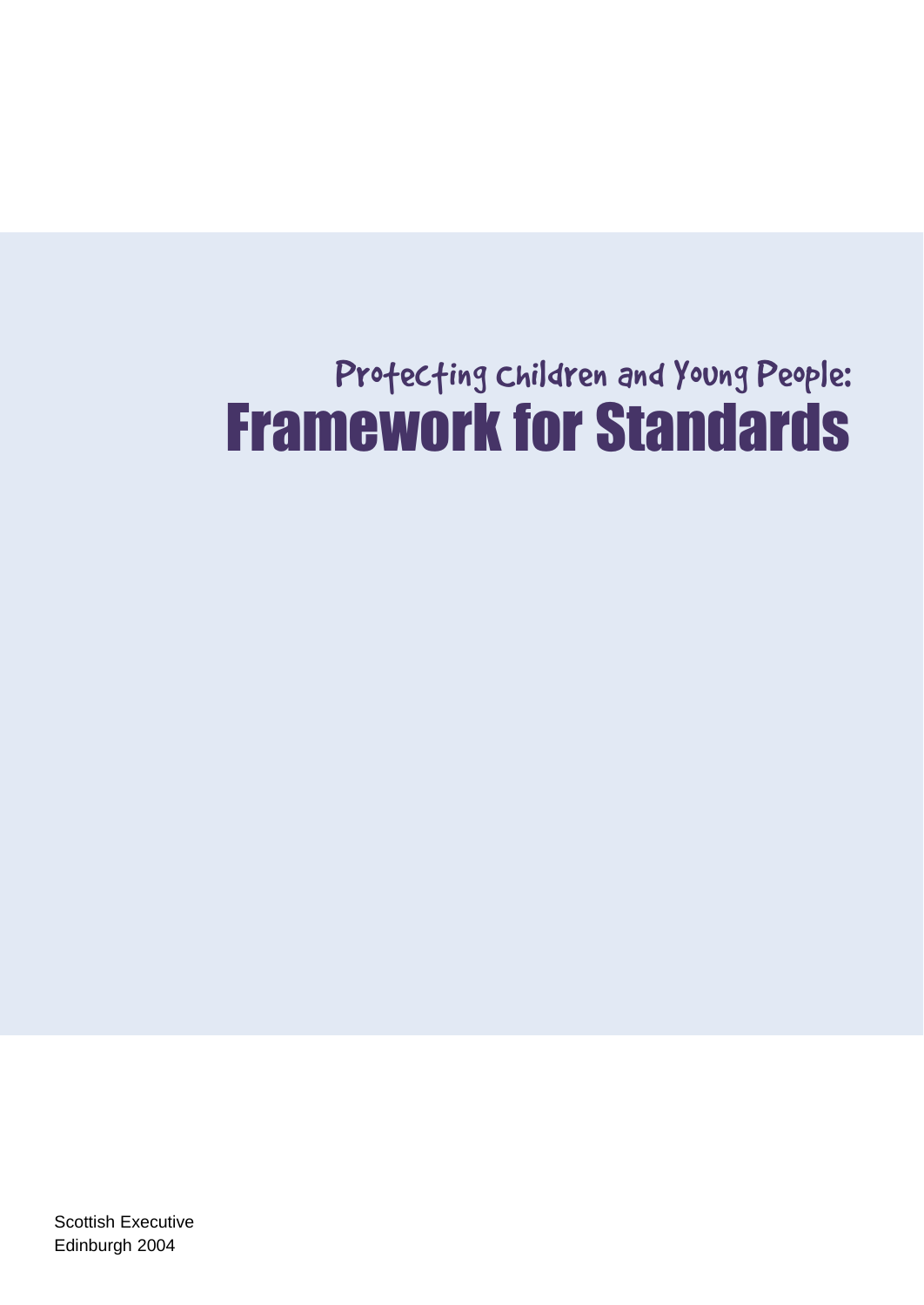© Crown copyright 2004

ISBN 0 7559 4087 3

Published by Scottish Executive St Andrew's House Edinburgh

Produced for the Scottish Executive by Astron B33696 03-04

Further copies are available from The Stationery Office Bookshop 71 Lothian Road Edinburgh EH3 9AZ

Tel: 0870 606 55 66

The text pages of this document are produced from 100% elemental chlorine-free, environmentally-preferred material and are 100% recyclable.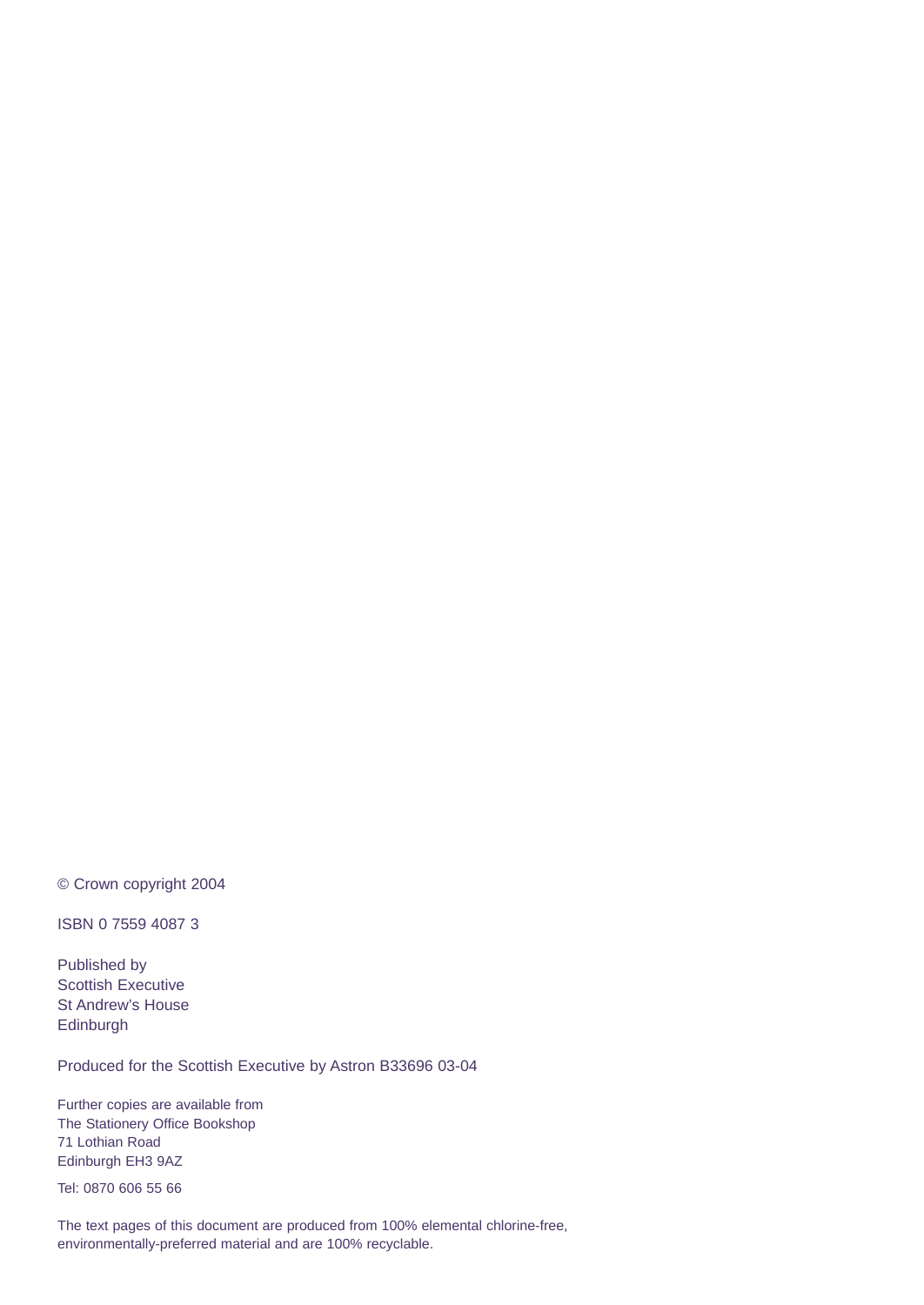#### Framework for Sfandards for Child Protectional Standards for Child Protection **Contents** Standards **Contents**

| <b>Protecting Children and Young People: The Charter</b> |                                                                                                                                       | 1               |
|----------------------------------------------------------|---------------------------------------------------------------------------------------------------------------------------------------|-----------------|
| <b>Introduction</b>                                      |                                                                                                                                       | 5               |
| Framework for Standards                                  |                                                                                                                                       |                 |
| <b>Standard 1</b>                                        | Children get the help they need when they need it.                                                                                    | 11              |
| <b>Standard 2</b>                                        | <b>Professionals take timely and effective action to</b><br>protect children.                                                         | 13              |
| <b>Standard 3</b>                                        | <b>Professionals ensure children are listened to</b><br>and respected.                                                                | 15              |
| <b>Standard 4</b>                                        | <b>Agencies and professionals share information about</b><br>children where this is necessary to protect them.                        | 16              |
| <b>Standard 5</b>                                        | <b>Agencies and professionals work together to assess</b><br>needs and risks and develop effective plans.                             | 17 <sup>2</sup> |
| <b>Standard 6</b>                                        | <b>Professionals are competent and confident.</b>                                                                                     | 18              |
| <b>Standard 7</b>                                        | <b>Agencies work in partnership with members of</b><br>the community to protect children.                                             | 19              |
| <b>Standard 8</b>                                        | <b>Agencies, individually and collectively, demonstrate</b><br>leadership and accountability for their work and its<br>effectiveness. | 20              |

# Annexes

| <b>Annex A:</b> | <b>Glossary of terms</b>                       | 23 |
|-----------------|------------------------------------------------|----|
| <b>Annex B:</b> | What to do if you are concerned about practice | 25 |
| <b>Annex C:</b> | <b>Relevant legislation</b>                    | 26 |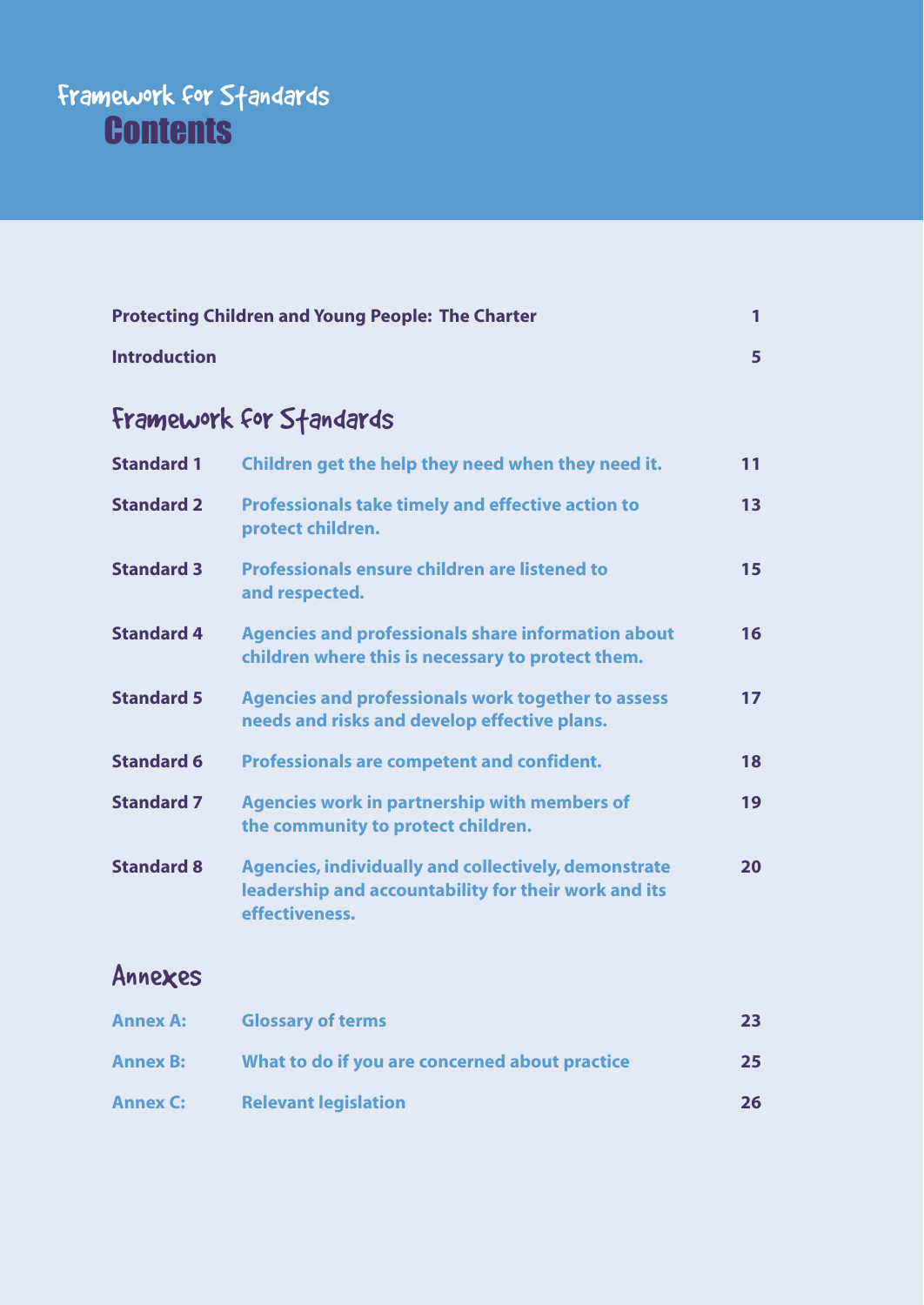# Profecting Children and Young People: The Charter



Get to know us

Speak with us

Listen to us

Take us seriously

Involve us

Respect our privacy

Be responsible to us

Think about our lives as a whole

**The clear message from children and young people is:**

**As children and young people, we have a right to be protected and be safe from harm from others. When we have difficulties or problems we expect you to:**

Think carefully about how you use information about us

Put us in fouch with the right people

Use your power to help

Make things happen when they should

Help us be safe

**This is a message to all of us** – politicians, communities, parents, families, neighbours; as well as police, health, social work, and education authorities; and people who work directly with children and young people – about what is important to them and how we go about helping to protect them.

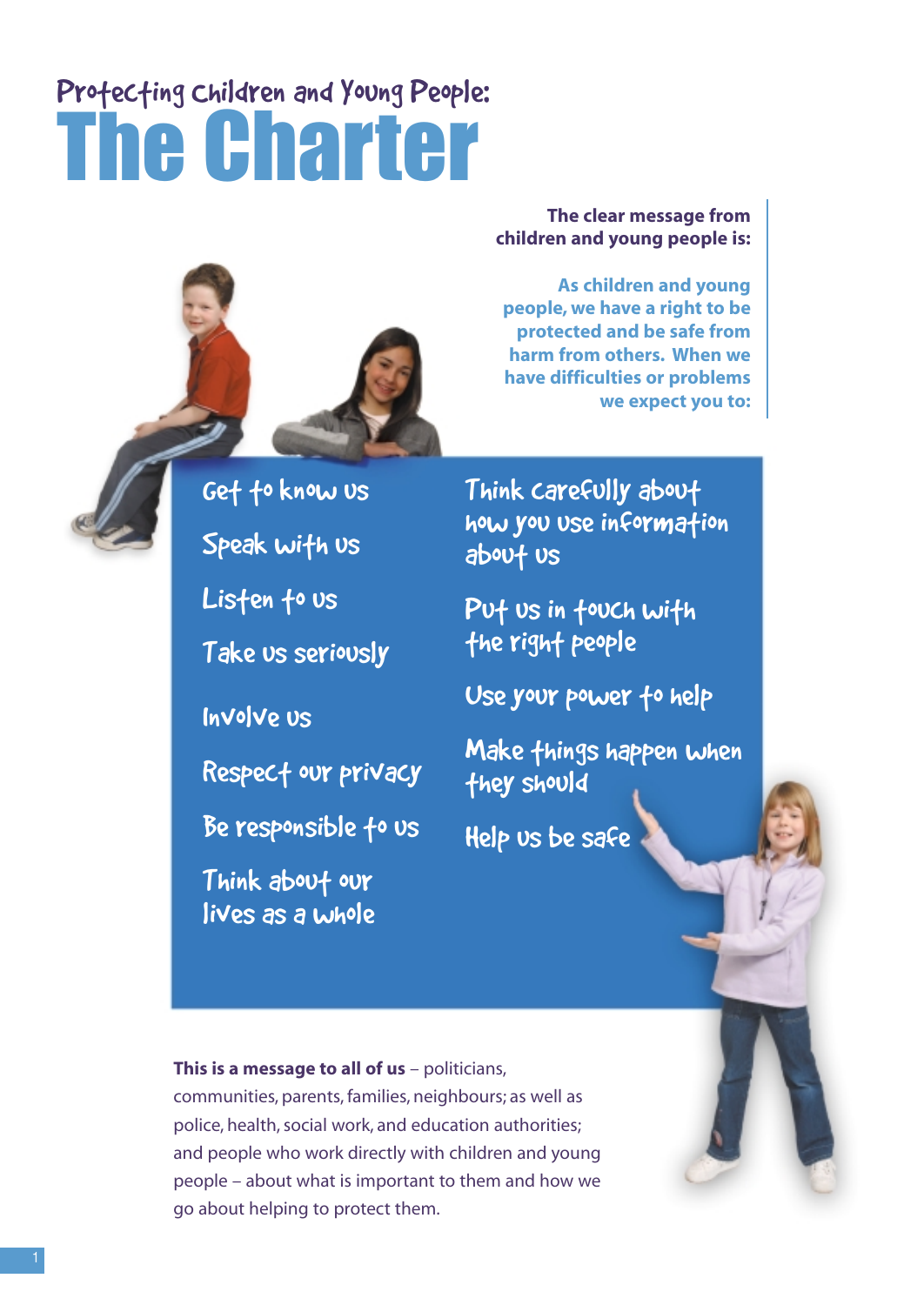#### Profecting children and Young People: Framework for Standards

# About the **Charter**

### Our pledge to the children and young people of Scotland who are at risk of abuse or neglect is that you will:

- get the help you need when you need it;
- be seen by a professional such as a teacher, doctor or social worker to make sure you are alright and not put at more risk;
- be listened to seriously, and professionals will use their power to help you;
- be able to discuss issues in private when, and if, you want to;
- be involved with, and helped to understand, decisions made about your life; and
- have a named person to help you.

# Protecting Children and Young People: The Charter

#### and those helping you will:

- share information to protect you;
- minimise disruption to other parts of your life;
- work together effectively on your behalf;
- be competent, confident, properly trained and supported; and
- rigorously monitor services to continually improve how and what is done to help you.

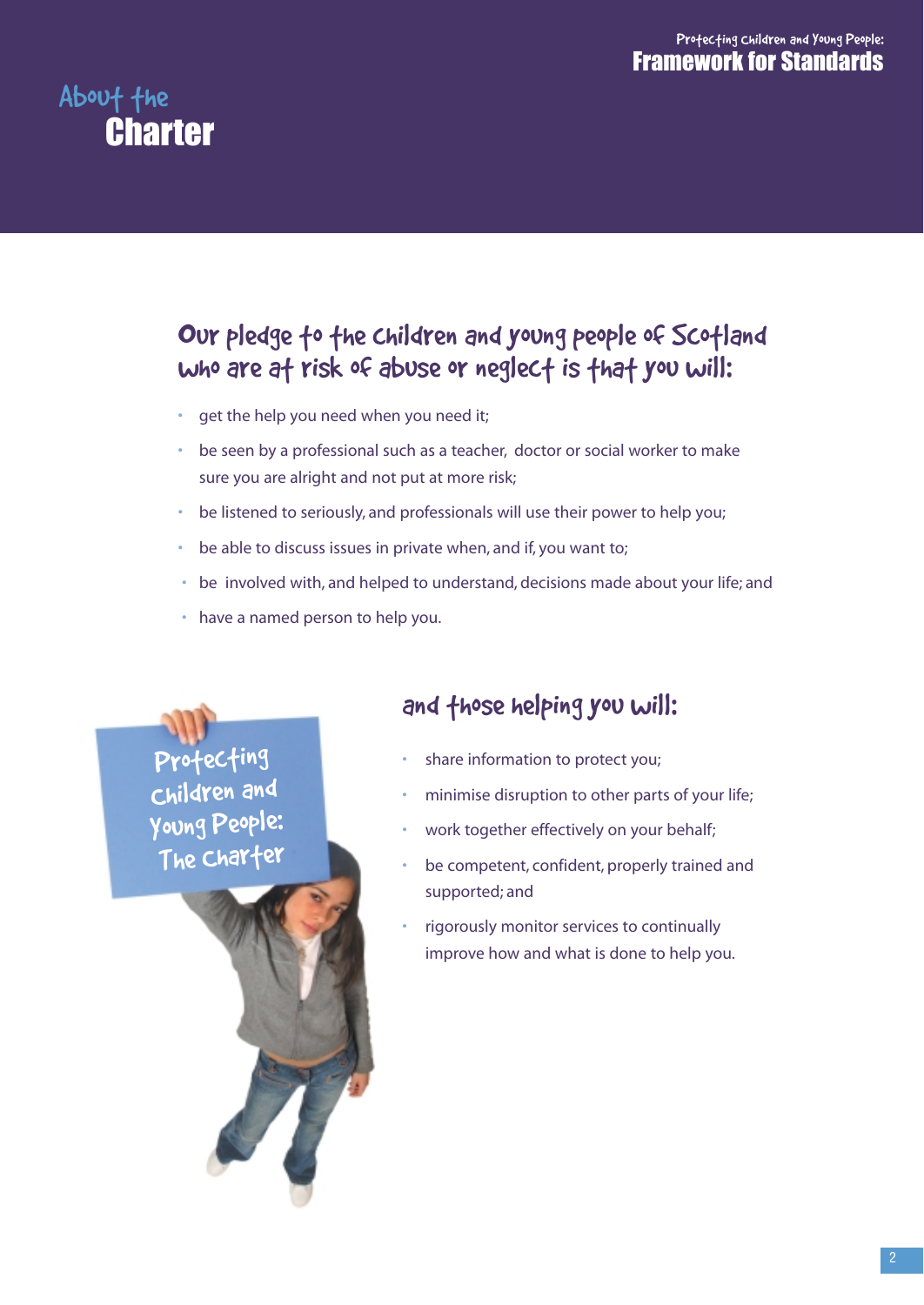# About the **Charter**

#### To make sure these pledges are met for children and young people the Scottish Executive will:

- Publish a national, multi-agency Framework for Standards for child protection to translate the Charter into practice: March 2004.
- Work with agencies to raise community awareness of the need to help protect them and how to do this: from March 2004.
- Have assurances from the leaders of local authorities, health and police that they have reviewed their quality assurance systems to ensure continuous improvement in the services they provide: by May 2004.
- Ensure awareness of this Charter and the Framework for Standards amongst professionals in every Child Protection Committee area: by September 2004.
- Pilot approaches to multi-disciplinary inspection to check the Charter and Framework for Standards are being implemented across all agencies: from December 2004.
- Work with agencies and existing helplines to provide a 24-hour national child protection service: by 2005.
- Continue to work with agencies to help deliver real improvements in child protection building on the Charter and the Framework for Standards: by 2006.

We have committed to a programme of reform of child protection services and will work with professionals and agencies to help them deliver these pledges. We will review progress over time and take the necessary steps to make this happen.

It is for all of us to help children and young people to be safe.

# About the Charter

- It sets out what children and young people need and expect to help protect them when they are in danger of being, or already have been, harmed by another person.
- It has been developed through talking to children and young people who have experienced the need to be protected and supported – but what they are saying is how any child facing difficulties could expect to be treated.
- The statements also reflect how children and young people should be expected to deal with each other and adults.
- The response to the 13 statements from children is a set of 11 pledges and an outline of work to be done to help deliver on these.
- The United Nations Convention on the Rights of the Child (UNCRC) sets out the wider rights of all children and young people.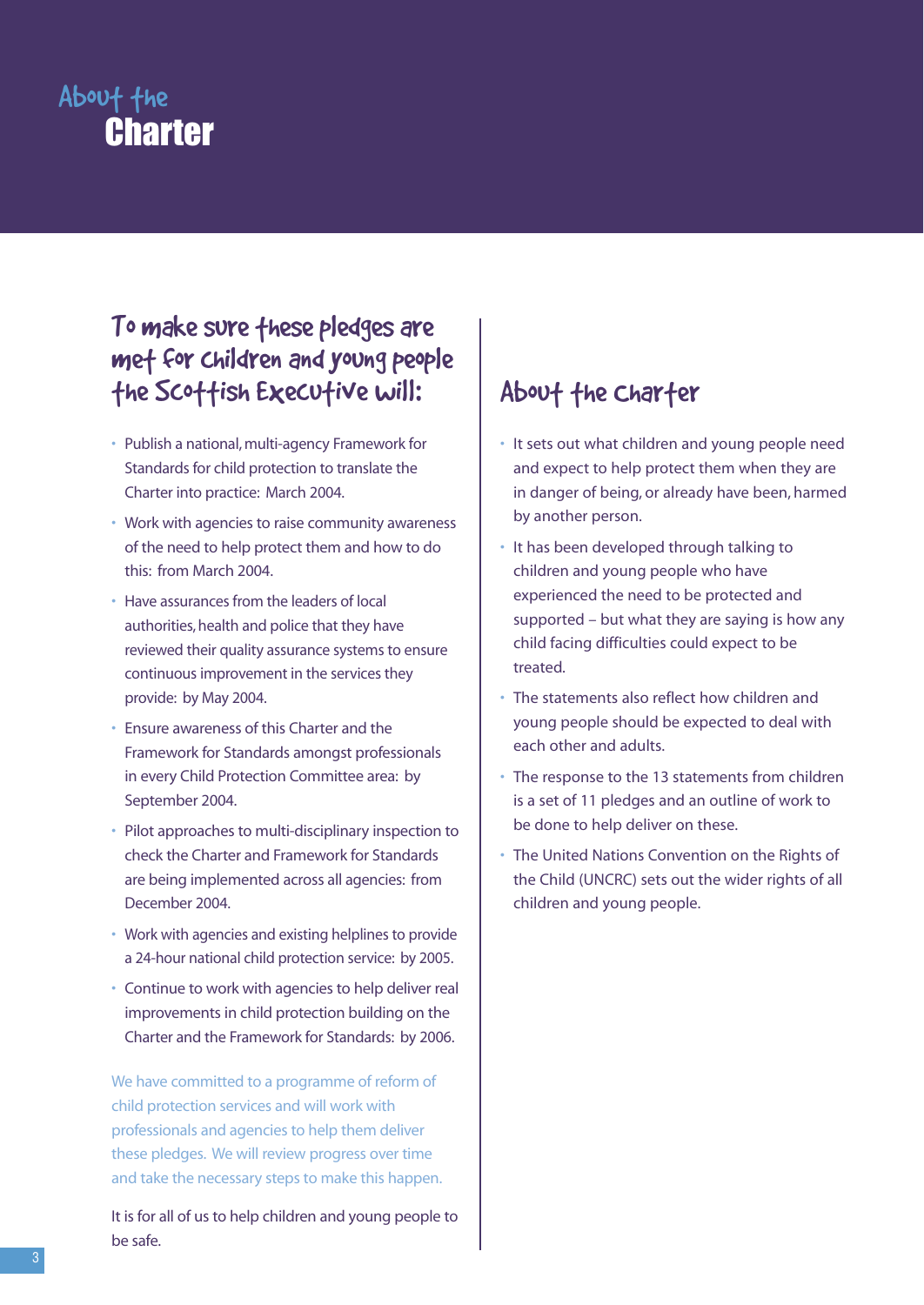Profecting children and Young People: Framework for Standards



# **Introduction** Framework for Standards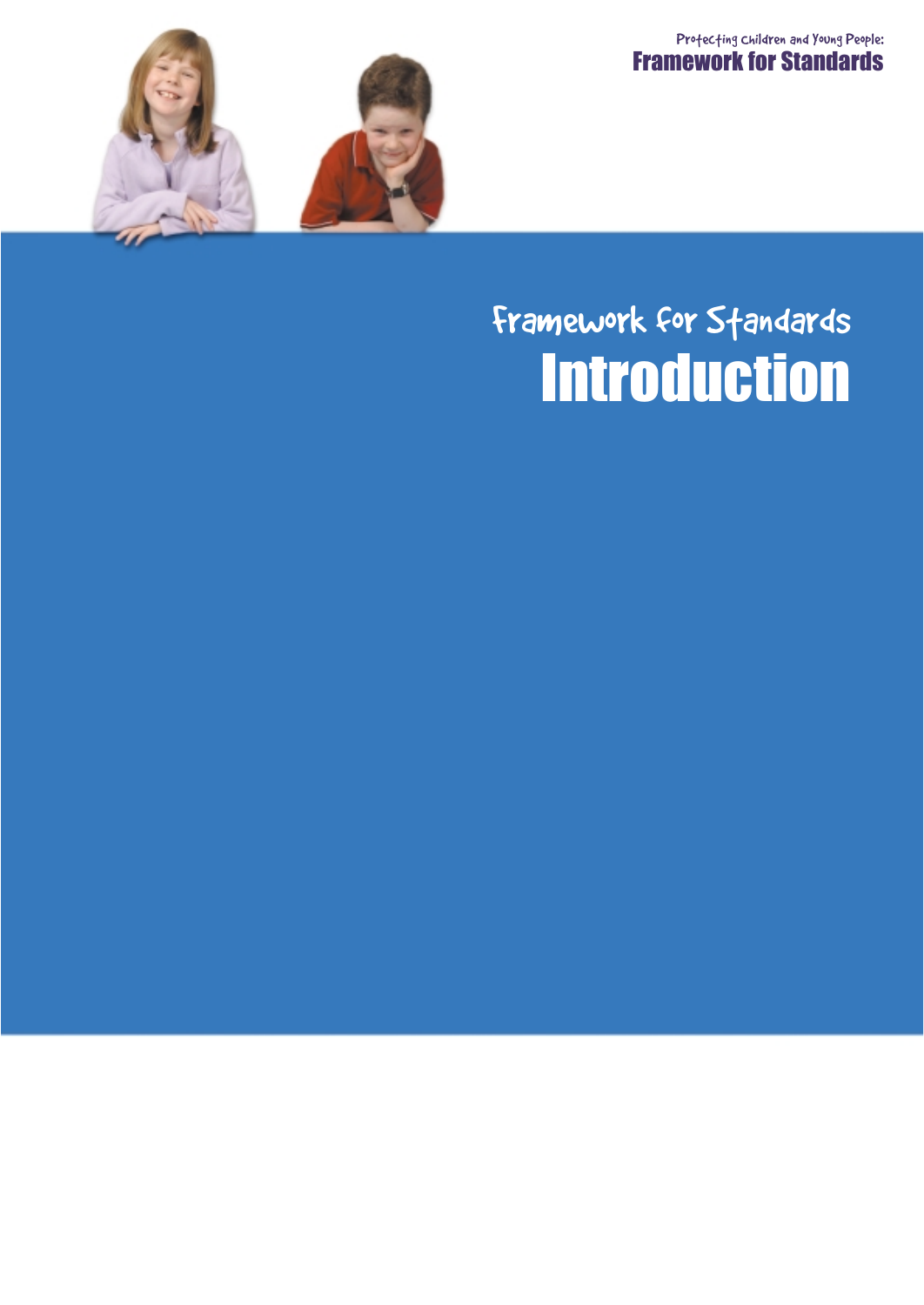# Framework for Standards **Introduction**

All children and young people in Scotland have the right to be cared for and protected from harm and to grow up in a safe environment in which their rights and needs are respected. The welfare of children is paramount.

Every adult in Scotland has a role in ensuring all our children live safely and can reach their full potential. Parents and carers have the most important role to play, whether living with their children or not. Other family members contribute greatly to a child's well-being. However, even happy children who are well cared for by their families sometimes need the support of other adults around them, for example, at times of family stress or illness, in the absence of a parent or when playing or doing other things outside their homes. Neighbours and members of communities play a vital role in protecting and supporting children.

As children grow and extend their horizons beyond their homes, organisations such as schools and youth groups have a particular role in safeguarding children and preventing harm occurring. They also educate children about risks and how these can be managed.

Duties to protect children are enshrined in law for some agencies, particularly the police and social work. However, everyone involved in working with children has a fundamental duty of care towards them. Agencies such as health and education as well as the police and social work services must recognise and manage the risks children face. They can also provide additional support or help to children who have been harmed to help reduce longer-term negative effects.

This Framework for Standards for child protection has been developed for children and young people, their parents and for all adults and agencies that work with children in Scotland. It is a means for translating the commitments made to children in the Charter into practice.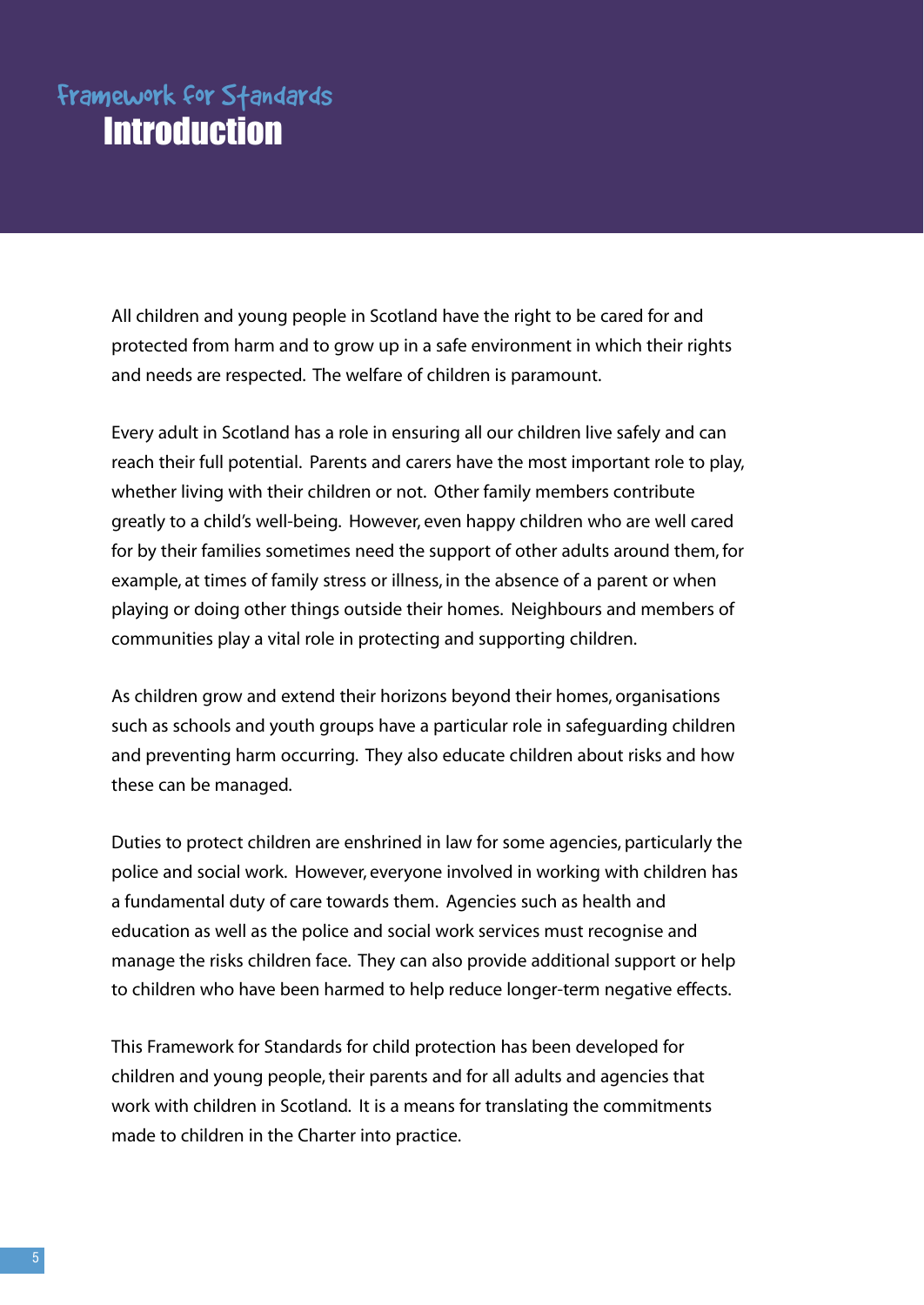#### Profecting children and Young People: Framework for Standards

It sets out what each child in Scotland can expect from professionals and agencies to ensure that they are adequately protected and their needs are met. It also sets out what parents or other adults who may report abuse and neglect can expect.

#### The statements in the Framework take account of:

- the views of children and young people as expressed through the Charter;1
- the principles of the United Nations Convention on the Rights of the Child (UNCRC);
- evidence of what works in protecting children including the findings from the Scottish Executive's review of child protection "It's Everyone's Job to Make Sure I'm Alright";<sup>2</sup>
- current research findings and evidence from the reviews of deaths of children;
- consultation with key stakeholders; and
- current legislation.

This Framework provides a basis for all agencies to develop effective safeguarding measures. Through raised awareness, good practice and robust systems and procedures, staff will be supported to ensure the care and protection of children. The Framework is being issued as part of a wider package of developments on quality assurance and standards which includes the Charter and proposals for multi-disciplinary inspection.

1 Published by the Scottish Executive in March 2004 2 Published in November 2002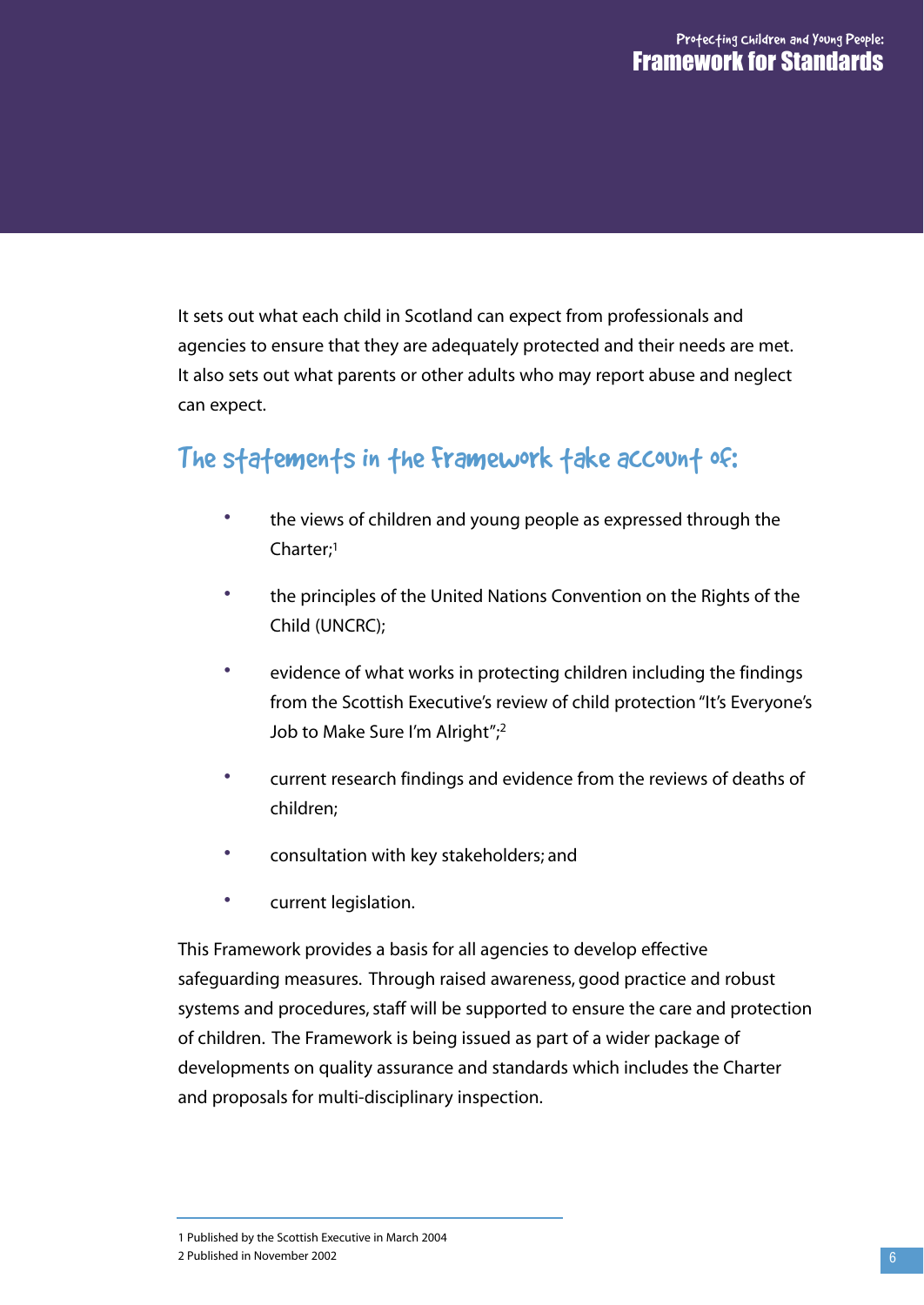Further work will be done over the next 2 years to progressively describe different levels of performance, provide examples of evidence and how to get it. The overall package will inform the development of the inspection programme and will be reviewed in the light of developments and experience at the end of the 3-year child protection reform programme.

#### How this will work

This Framework for Standards forms part of a set of materials and activities which will be further developed, working with agencies, professionals and others, during the years 2004/2005. The overall package will include:

- Protecting Children and Young People: The Charter;
- this Framework for Standards;
- supporting materials which describe a level of performance against which existing practice can be reliably evaluated or measured; and
- supporting activities to assist in the implementation of standards across all agencies.

The Executive will work closely with agencies to support, draw together and share good practice across Scotland – both within individual agencies and between agencies.

#### This Framework for Standards has four main functions:

- it makes clear what children and their families can expect from those professionals and agencies responsible for the protection of children reflecting the commitments made to children in the Charter;
- it sets out the practice required from those agencies and professionals to deliver against those commitments;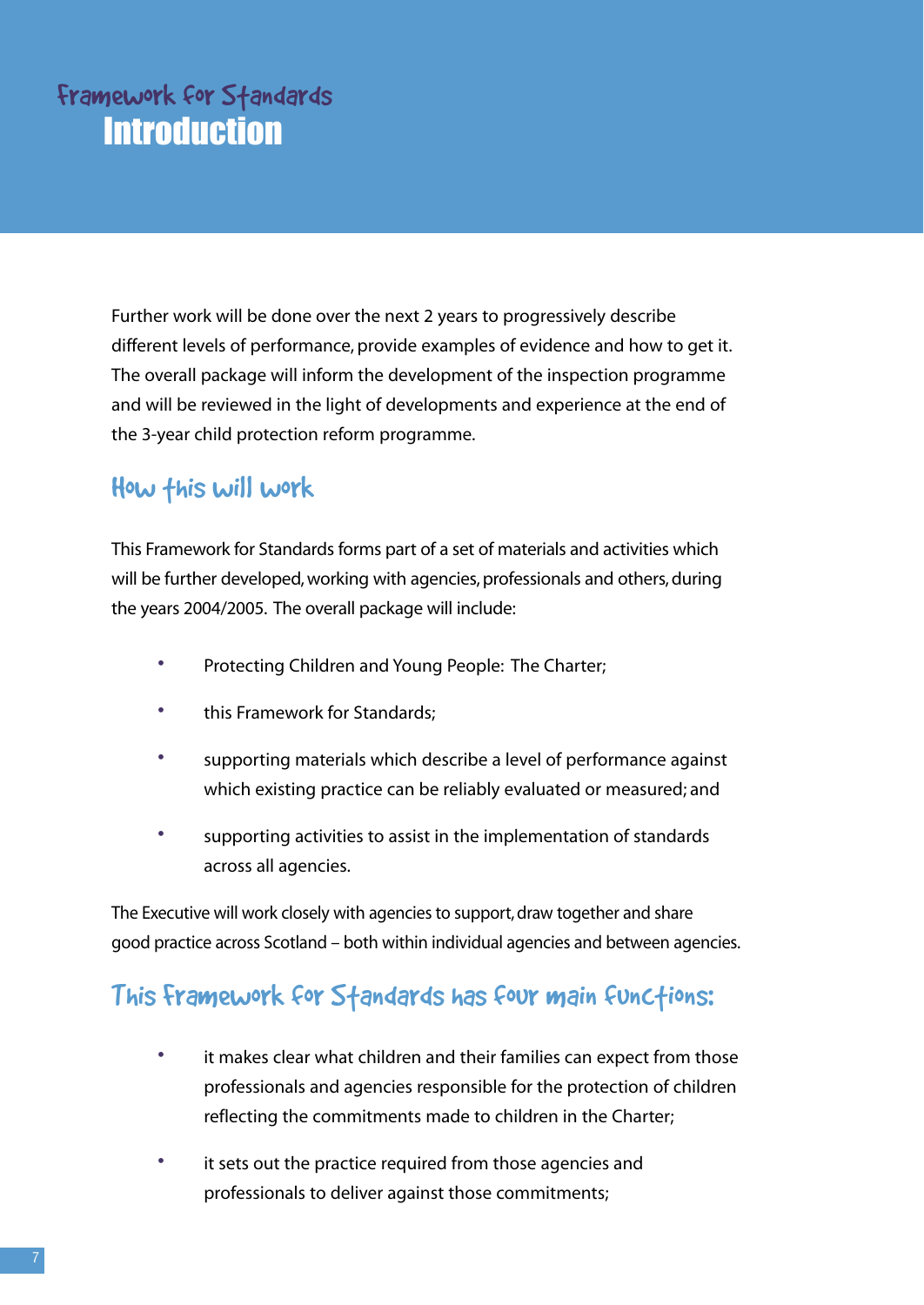- it provides a framework for agencies' own evaluation of their performance; and
- it will help inform the development of multi-disciplinary inspections of child protection services.

#### Who is this for?

The Framework is for children and their families. It is particularly for those children who, at some time in their lives, face difficulties which require the awareness, support and engagement of adults and professionals.

It is for all staff and agencies involved in the protection of children, both directly and indirectly. By that we mean Local Authorities, Police Services, Health Boards, Children's Reporters and agencies in the voluntary sector.

It applies to all staff and volunteers working with children or any adults who are parents or have significant contact with children. Examples include professionals working in criminal justice, adult mental health or drug and alcohol services.

If in doubt, agencies and professionals should assume that this Framework applies to them. They will need to determine, individually and collectively, individual responsibilities for contributions to meeting its requirements. These responsibilities or contributions will vary from child to child according to their circumstances, the child's needs and their relationships with professionals.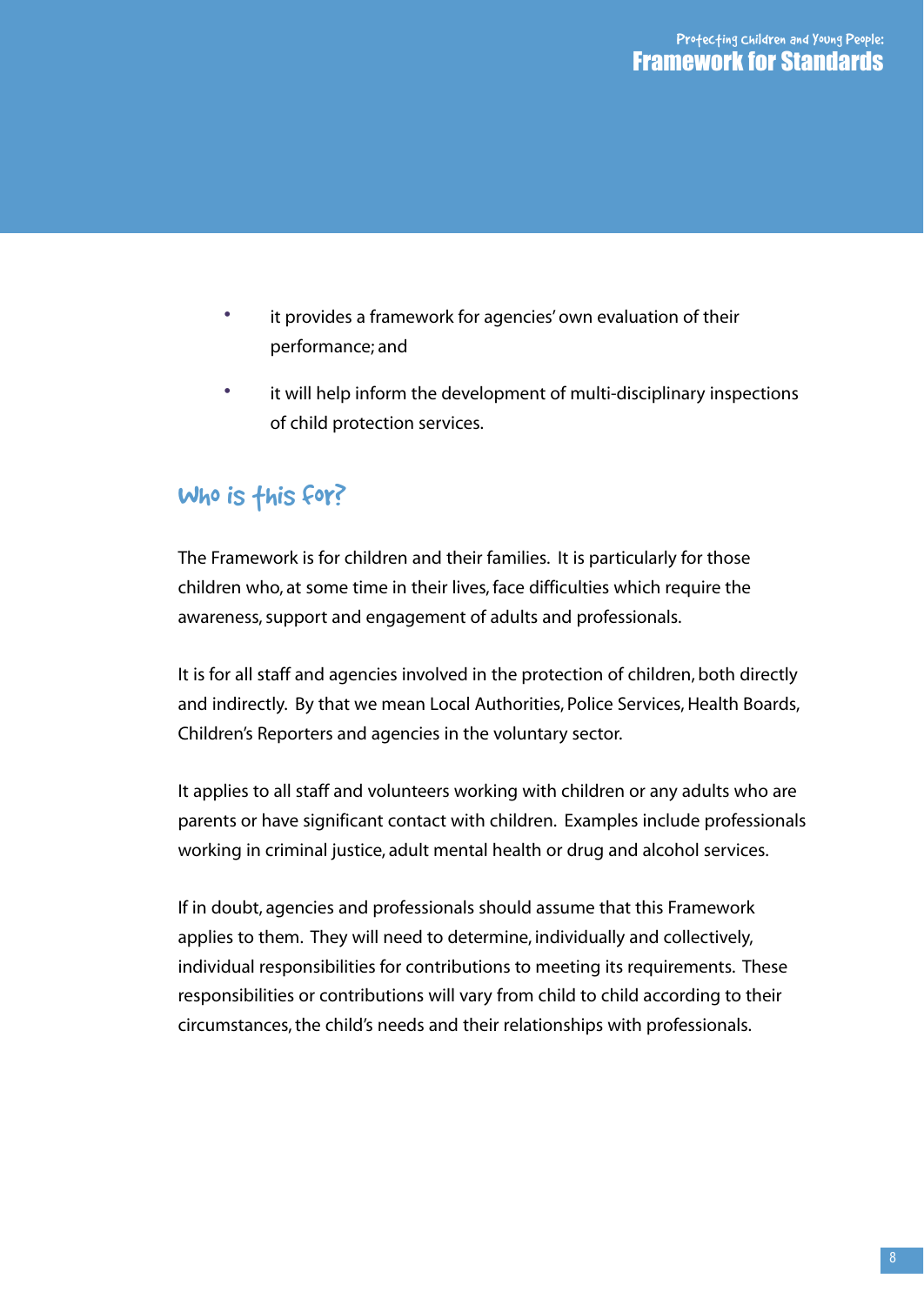# Framework for Standards **Introduction**

### How will the Framework be used?

It will be used by agencies and professionals to help:

- reflect on practice and deliver the commitments made in the Charter;
- avoid duplication of effort;
- identify ways in which outcomes for children can be improved; and
- help to plan, as single agencies and jointly, for those improvements.

Implementing and developing the Framework for Standards will require considerable work within and between agencies to ensure we:

- all learn from and understand existing practice;
- identify what more needs to be done to deliver the level of services outlined in the Framework; and
- secure individual and collective responsibility and ownership for the further elements of the overall package to be developed.

The experience of agencies and professionals in seeking to assess their services against this Framework, together with the implementation of change and improvement, will itself provide the basis for much of this work.

The overall package will inform the development of future inspection of services, and agencies and professionals should be able to demonstrate that standards are being met.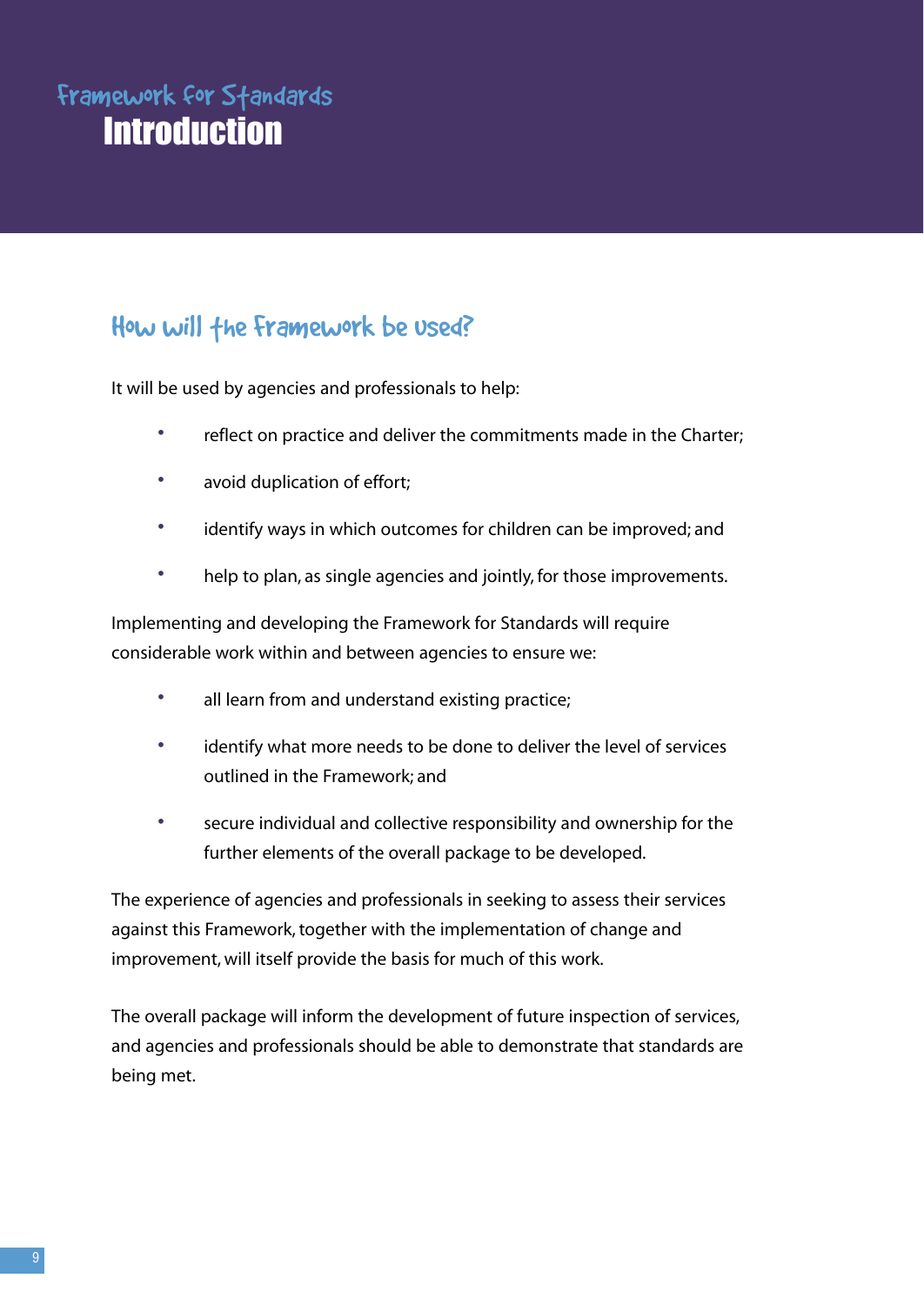# Framework for Standards

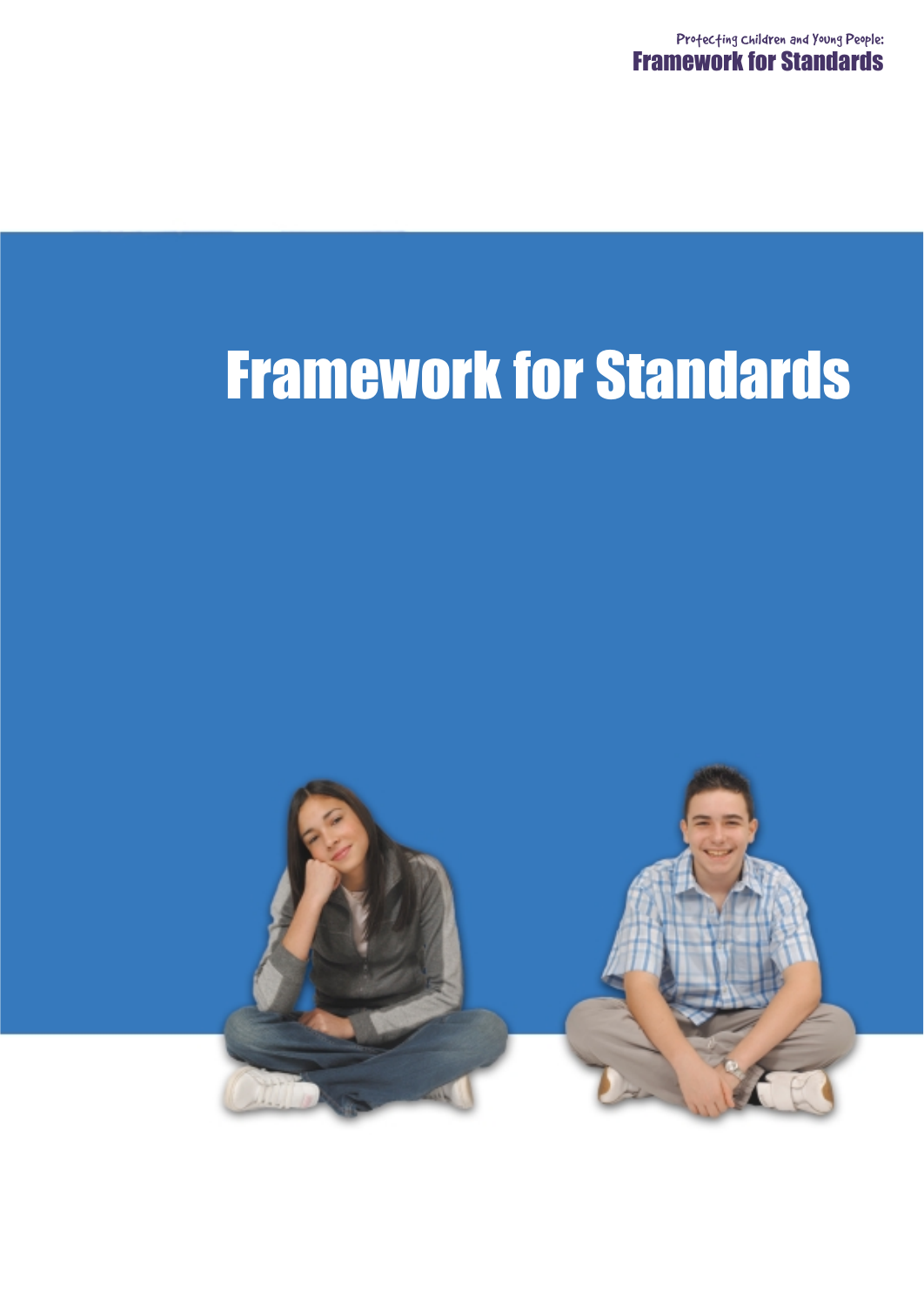# Standard I Children get the help they need when they need it

- **1** Professionals can demonstrate that they:
	- prevent abuse by supporting vulnerable families and tackling problems early;
- respond to the concerns of each child and their parents;
- provide help promptly;
- respond to changing circumstances; and
- make sure the most effective alternative is found when the ideal service is not available.

#### **2** Professionals:

- work together to assess needs and risks;
- share information;
- jointly plan; and
- demonstrate that services are provided in a co-ordinated way.
- **3** When in need of help, a child has a named person within an agency as their main contact.
- **4** When more than one agency is involved in providing help, one professional is identified to take the lead role in co-ordinating assessments, plans and reviews.
- **5** Professionals and agencies help parents to meet their children's needs but also ensure that each child receives the necessary help if their parents cannot, or will not, accept help on their behalf.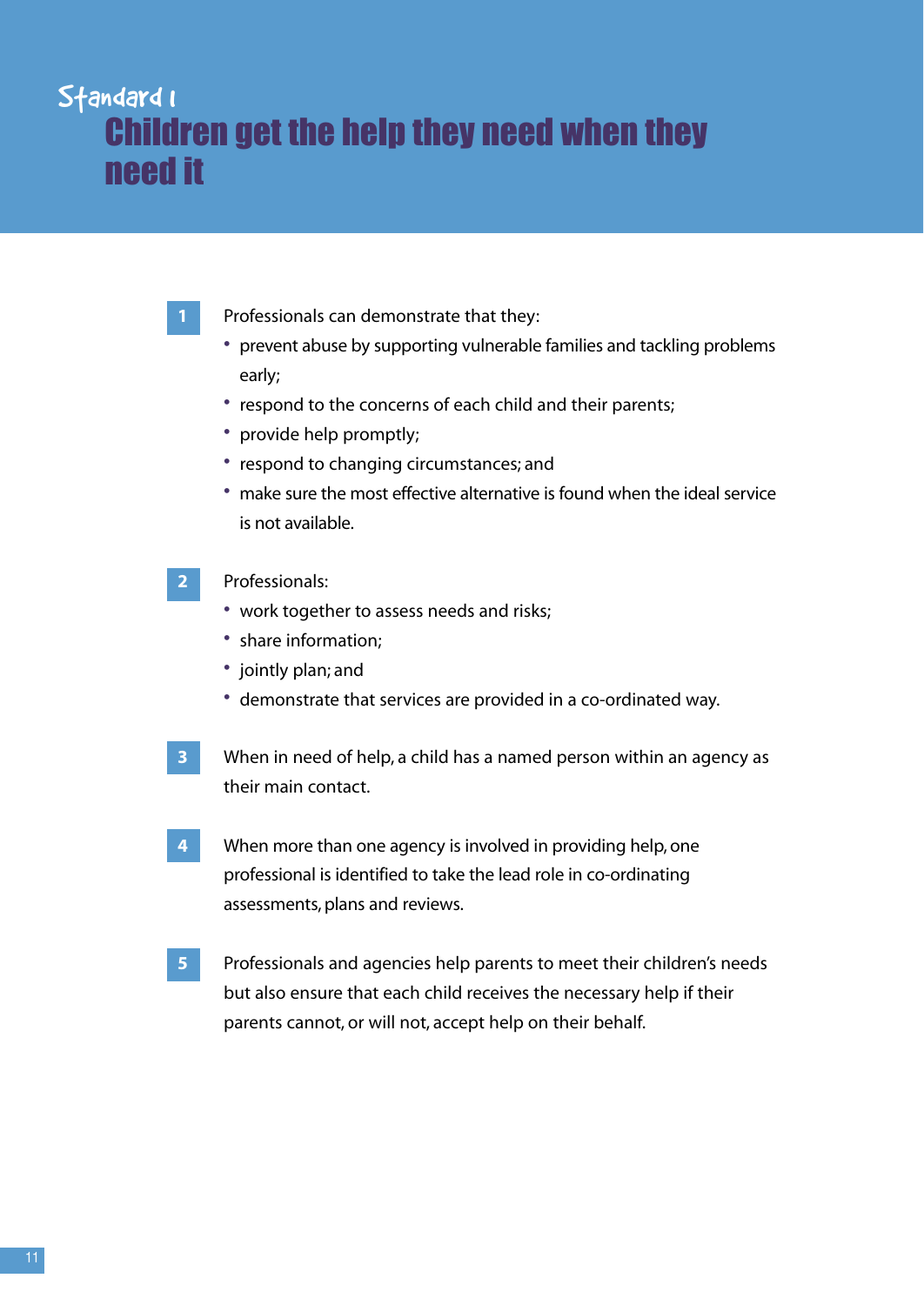#### Profecting Children and Young People: Framework for Standards

- **6** Professionals record and take account of:
	- any disabilities of any family member which might influence the kind of help or care provided for each child; and
	- each child or family's ethnic, religious, cultural and linguistic background.
- **7** In addition to meeting immediate need, professionals identify and provide the help needed to enable children to overcome the longer-term effects of abuse or neglect. The provision of necessary help will not be delayed pending legal or other processes.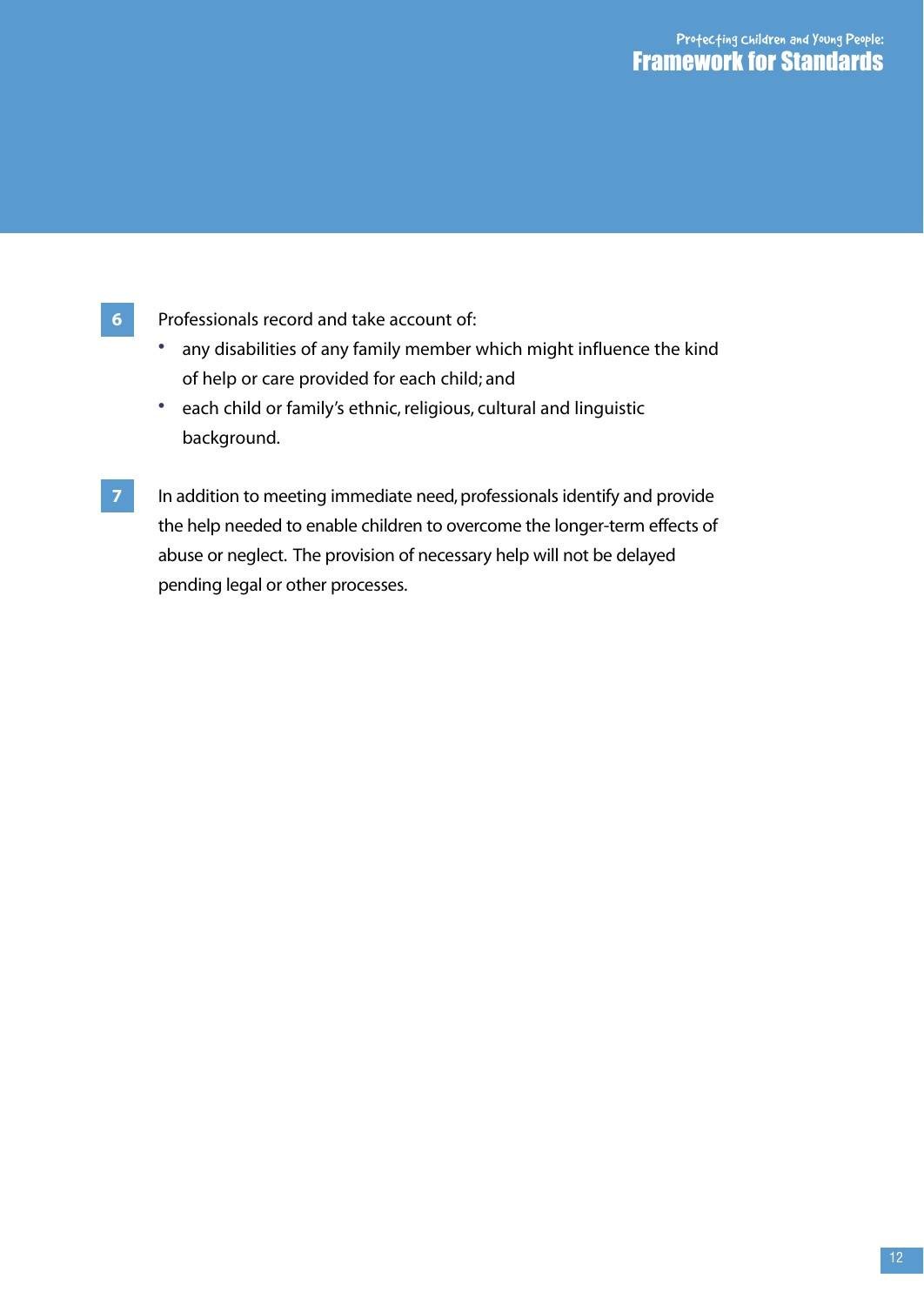# Standard 2 Professionals take timely and effective action to protect children

- **1** All professionals who come into contact with children or adults caring for them: • recognise and are alert to the signs that children may need help or protection; • use their power to help; and • put people in touch with other professionals as necessary. **2** Mechanisms are in place to ensure professionals know what steps to take to deal with their concerns and demonstrate what action has been taken. **3** Where a concern is raised about a child, professionals: • see them; • establish their immediate well-being; and • take any necessary protective action. **4** If a child is in imminent danger, professionals take immediate action in line with legislative requirements and agency guidance. **5** To help think about the child's life as a whole, professionals actively seek information from other agencies or family members about each child and the adults caring for them, their history and their circumstances. Professionals can demonstrate they have understood the implications of the information for the child or children's well-being in whatever action they take. **6** Professionals within and across agencies working directly with, or on behalf of, children:
	- work together to assess levels of risk and protective factors in a child's life;
	- assess the family's capacity to protect each child; and
	- demonstrate that the protective action taken reflects the circumstances or characteristics of each child or their family.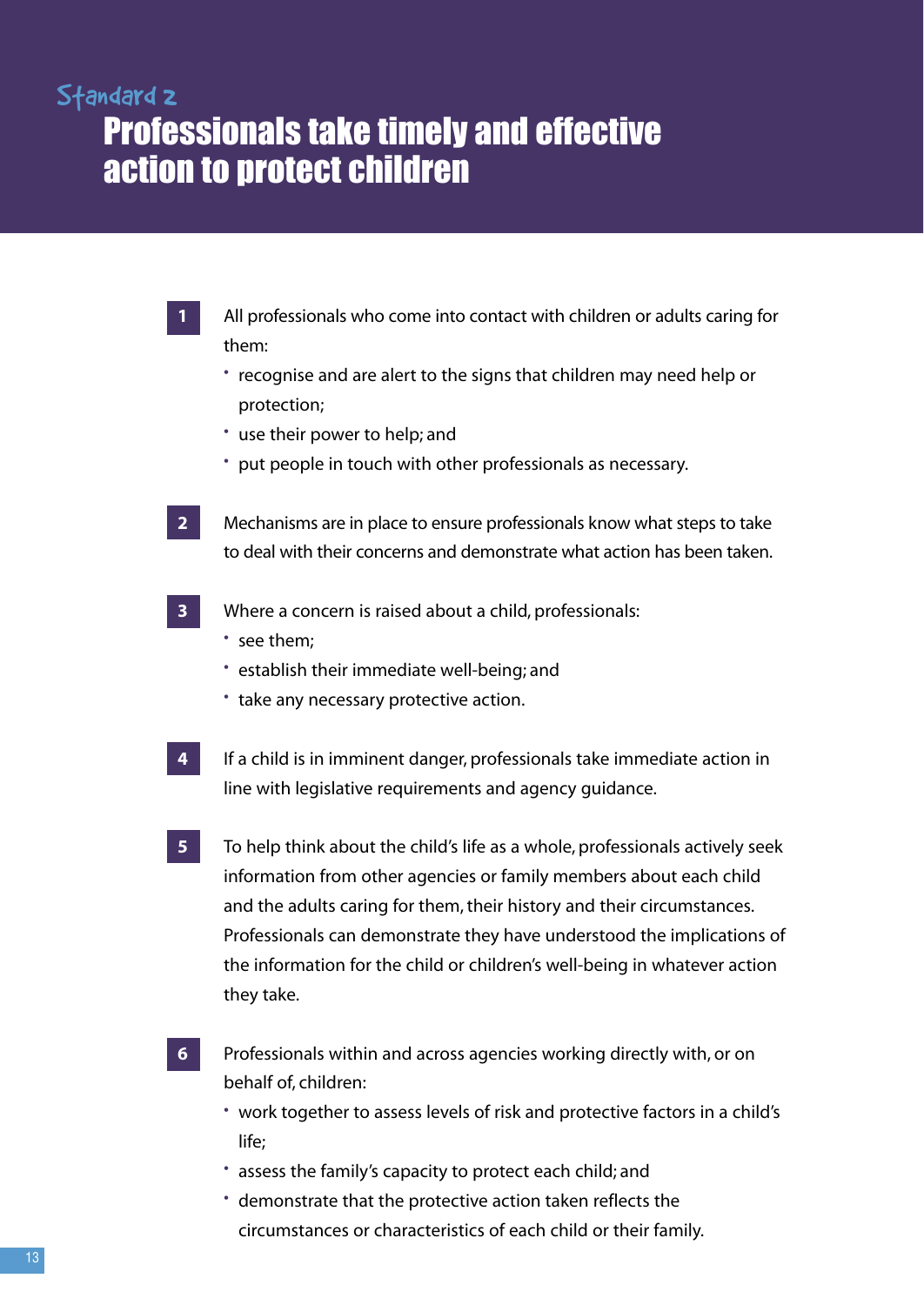#### Profecting children and Young People: Framework for Standards

- **7** Professionals plan enquiries or investigations jointly ensuring:
	- they gather the best evidence on which to make decisions and to support any subsequent legal proceedings; and
	- that the plans are sufficiently comprehensive and robust so that each child is not unnecessarily subjected to repeat enquiries, interviews or medical examinations.
- **8** Professionals ensure that information about concerns, risk factors and key events in a child's life are recorded and readily accessible in each child's file.
- **9** Professionals base their decisions on the fullest reliable information available but do not delay taking action for the sake of gathering more information.
- **10** Professionals take action to protect each child even when their parents may pose a risk to workers. Agencies ensure there are systems and support mechanisms in place to maximise staff safety in such situations.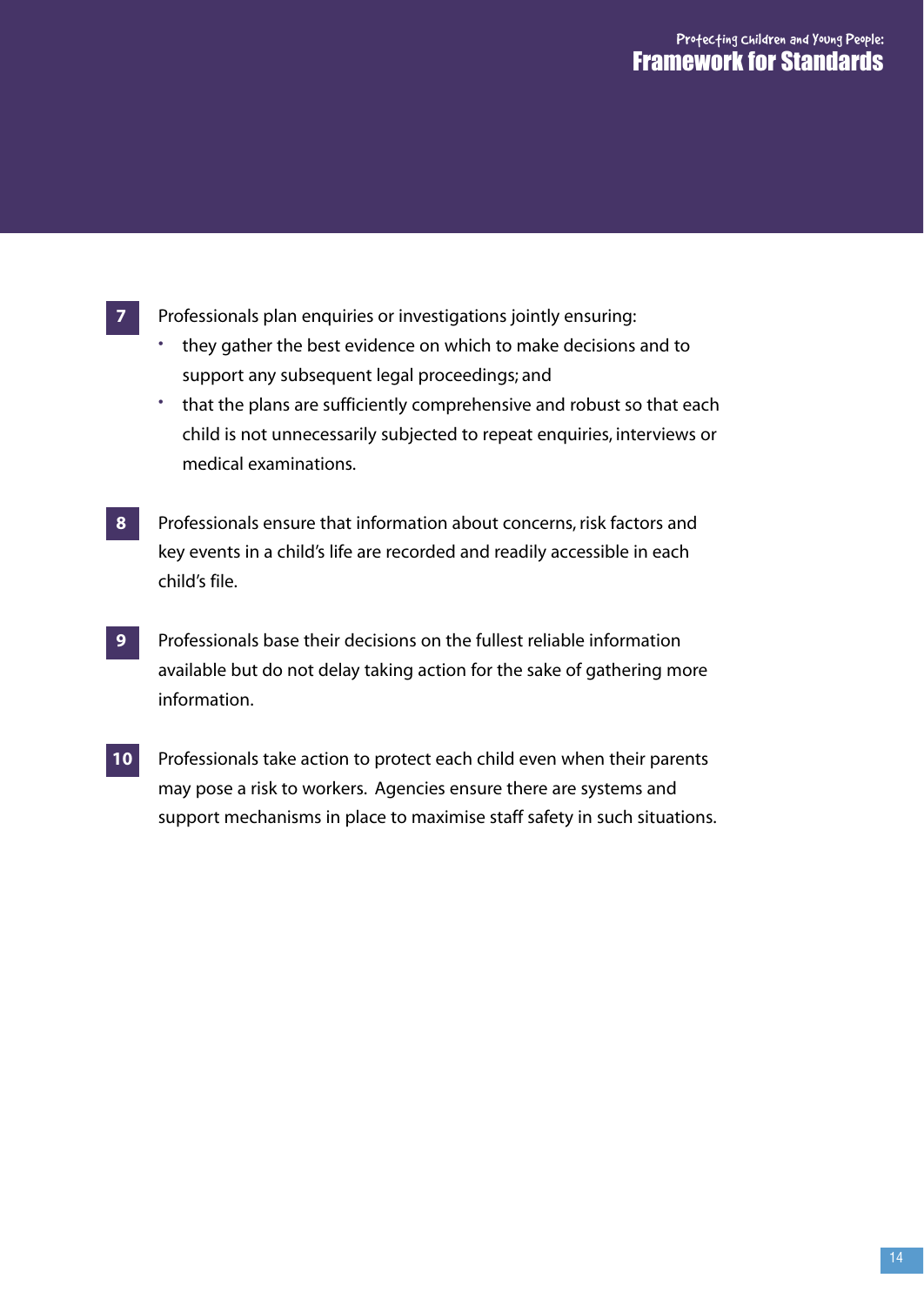# Standard 3 Professionals ensure children are listened to and respected

- **1** Professionals get to know each child and build reliable relationships with them. Agencies ensure there is continuity and regularity of contact.
- 

**2** Professionals can demonstrate that they:

- listen to, and take account, of the views of each child and those of their family or other adults close to them;
- discuss issues in private when a child wants to do so;
- enable each child and their parents to be involved in making decisions unless this compromises the child's safety or that of other children;
- explain their actions and the reasons for them; and
- help each child and their parents to understand the implications of the decisions that are being made.
- **3** Professionals do all they can to ensure each child and their parents, including those whose first language is not English or who find it difficult to communicate in words, can understand what is happening.
- **4** Professionals and agencies have systems in place to ensure that each child and their parents know how to question decisions and make complaints, and that those complaints are investigated and responded to.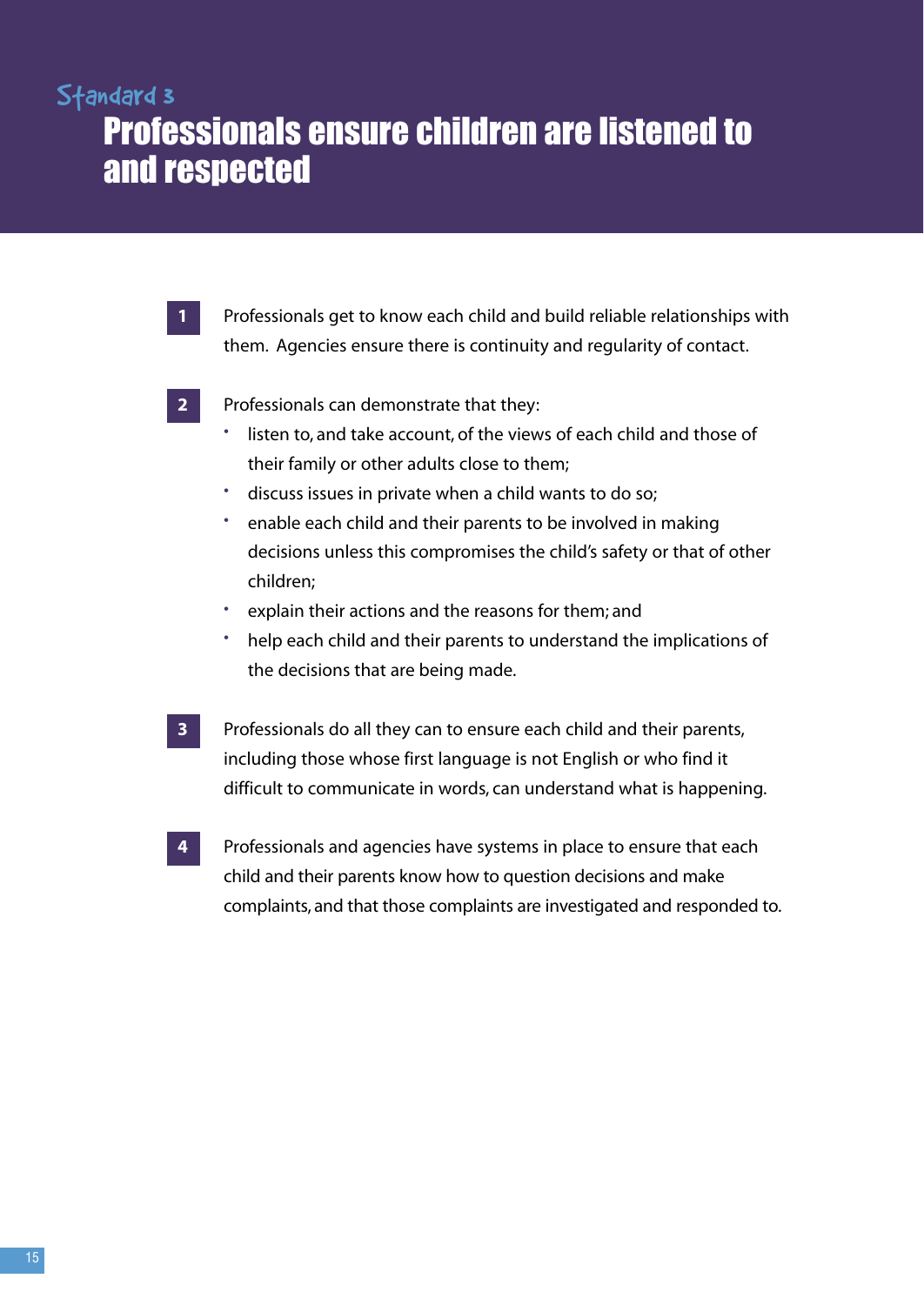# Standard 4 Agencies and professionals share information about children where this is necessary to protect them

- **1** Professionals discuss any concerns and relevant information about a child or their circumstances with those other professionals or agencies with statutory responsibilities for the protection of children when it is in the child's best interests to do so.
- **2** The needs of each child are the primary consideration when professionals decide how best to share information. All decisions and reasons for them are recorded.
- **3** Agencies actively manage and support the sharing of information recognising that confidentiality does not prevent sharing information where a child is in need of protection.
- **4** Professionals ensure that parents and children are made aware of, and check it is understood, what information:
	- agencies hold;
	- how it is stored;
	- with whom it may be shared; and
	- under what circumstances information may be shared with others without their consent.
- **5** Professionals identify what information each child and their parents are content to share freely.
- **6** Professionals take account of each child and their parent's views when deciding when to share information without their consent and can provide reasons and explain to them when they have shared information without consent.
- **7** Agencies and professionals store information securely.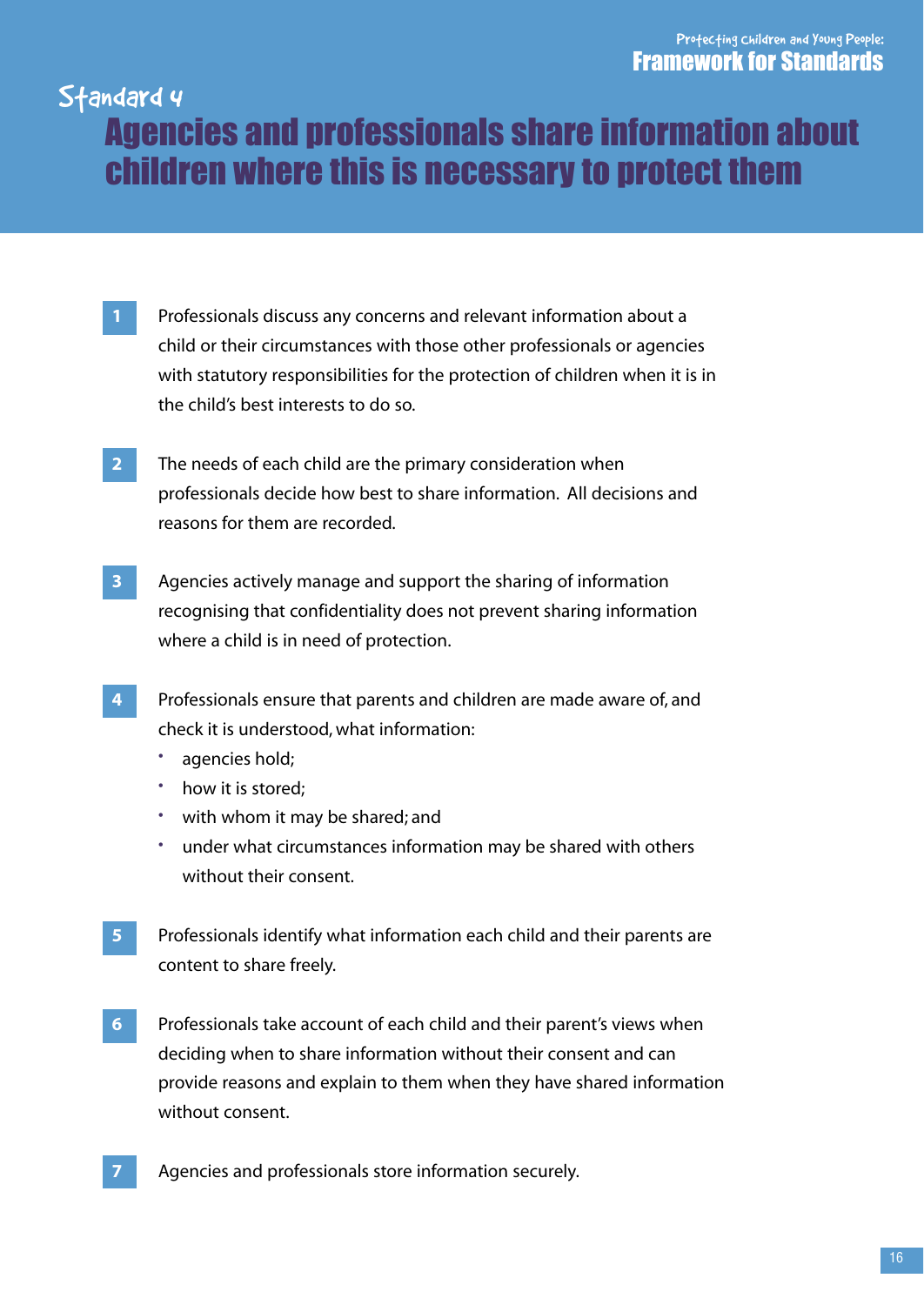#### Standard s

Agencies and professionals work together to assess needs and risks and develop effective plans

- **1** Taking account of the needs of the child and their parents, professionals, working together, ensure that assessments focus on:
	- needs and risks;
	- personal and family strengths;
	- support networks and resources available; and
	- the gaps that need to be filled and the resources and options to fill them.
- **2** Assessment reports clearly distinguish fact from opinion and provide evidence in support of opinions.
- **3** Children in need of care and protection have a plan which will meet their needs and protect them and is regularly reviewed.
- **4** Plans can clearly be seen to have been derived from assessments.
- 

**5** Professionals ensure that plans:

- identify individual and family responsibilities;
- identify the professional with the lead role in ensuring the coordination of work amongst professionals;
- indicate expected actions and outcomes with timescales for their achievement;
- identify action to be taken should the plan fail to protect the child or improve their situation within agreed timescales; and
- detail monitoring and review arrangements.
- 
- **6** Professionals are alert to, and respond to, new information, increased risks or lack of progress, and can demonstrate that any necessary action has been taken in the light of this.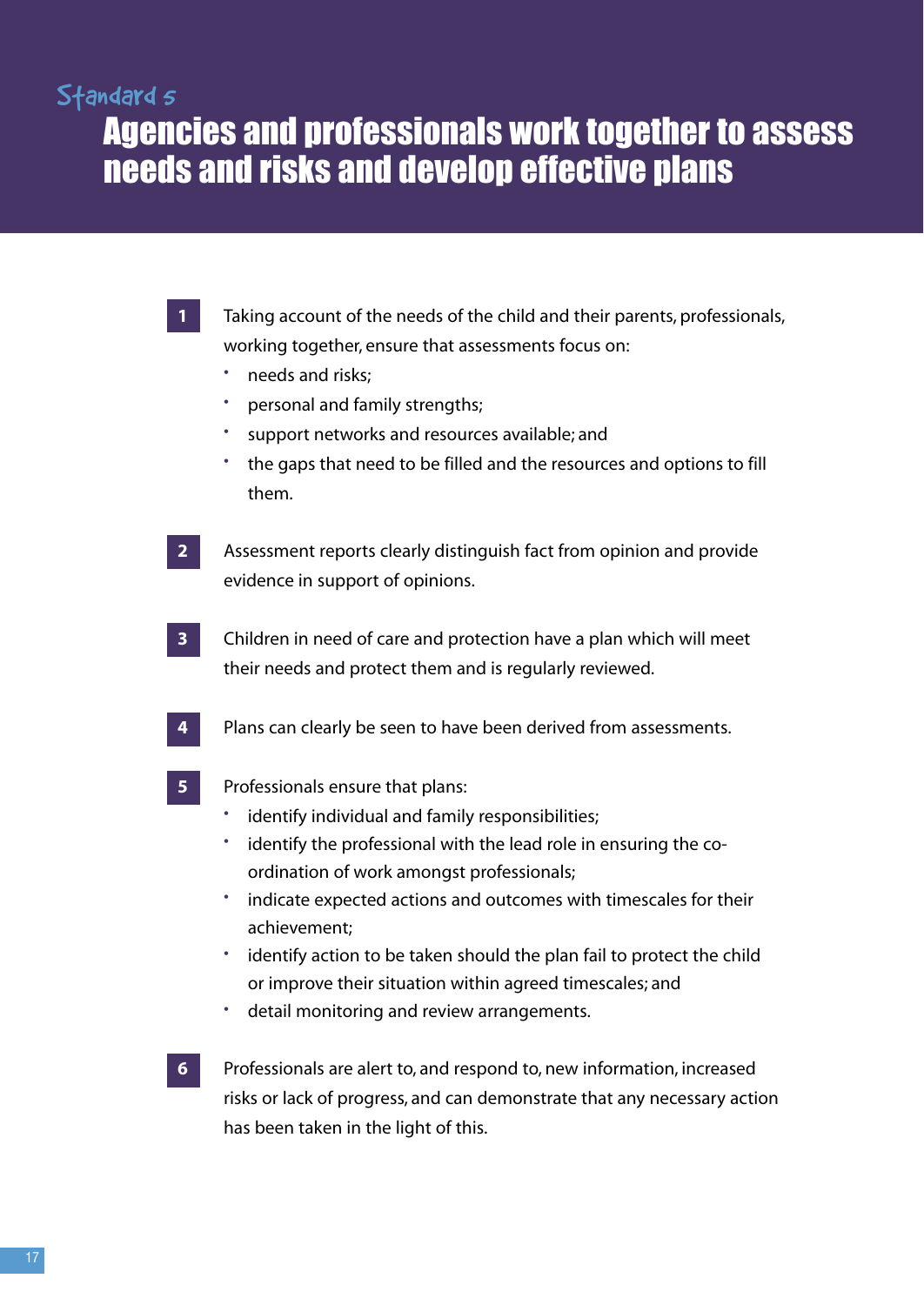# Standard 6 Professionals are competent and confident

**1** Professionals who work directly with children understand child development and are skilled and experienced in communicating with children.

#### **2** Professionals:

- understand the impact of parents' behaviour on the well-being of their children; and
- know what action to take to protect the interests of each child, and make sure it is taken.
- **3** Professionals are:
	- knowledgeable and skilled in making informed assessments, plans and decisions;
	- able to account for their assessments and decisions and competently present these in court, at hearings or in meetings;
	- skilled in inter-agency working; and
	- understand the role and contribution of other professionals.
- **4** Professionals are equipped to deal with difficult situations including conflict. They are supported by their colleagues and agencies and there are systems in place to monitor this.
- **5** Professionals know the limits of their own knowledge and expertise and call on the skills of others or specialist services when needed. There is support and systems in place to help them know when and how to do this.
- **6** Professionals keep up to date with relevant legislation, research, good practice and guidance and agencies support them to do so.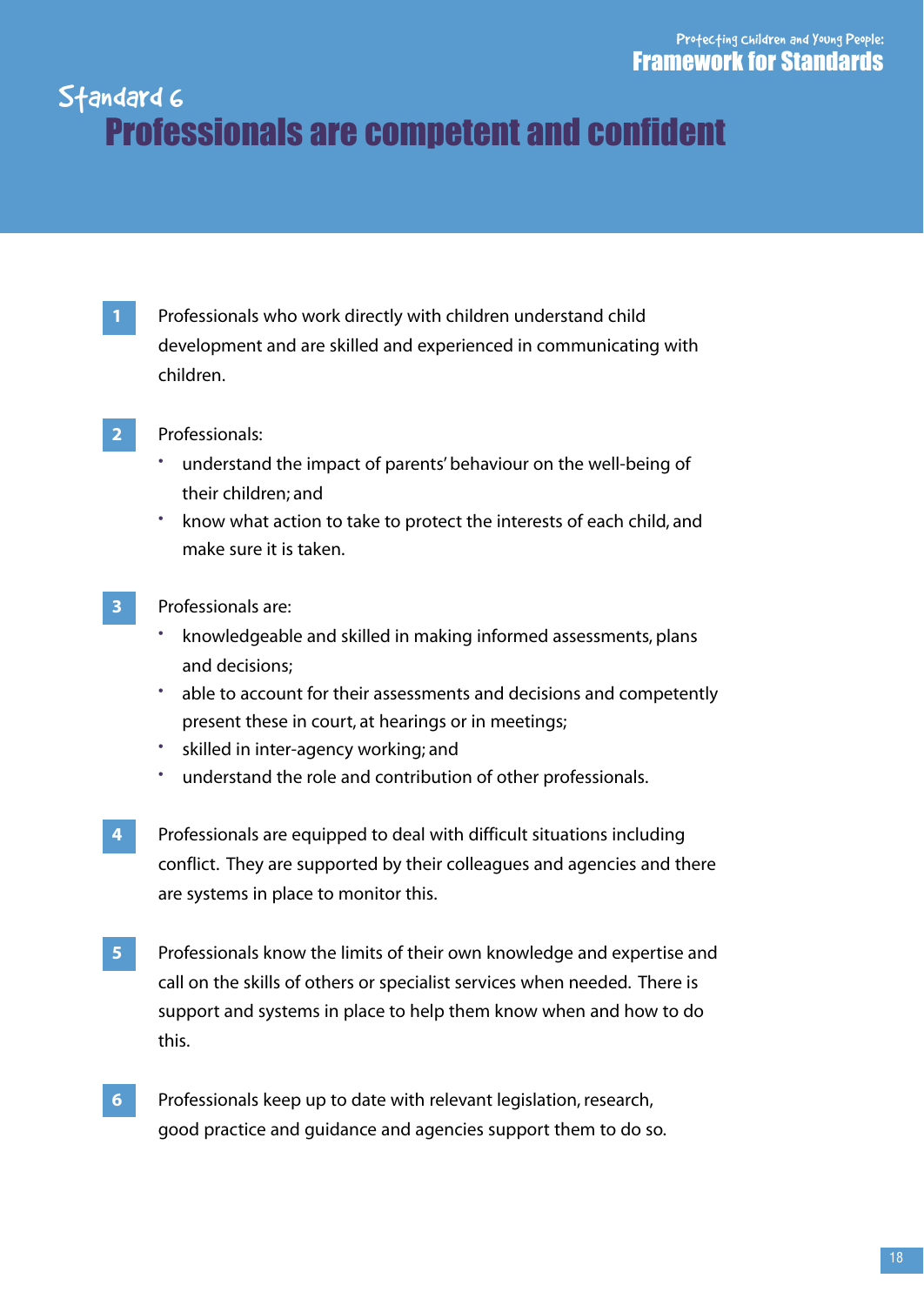# Standard 7 Agencies work in partnership with members of the community to protect children

- **1** Professionals and agencies make children aware of their right to be safe and to be protected.
- **2** Agencies provide information about:
	- what professionals do to protect and care for children; and
	- who to contact when parents and members of the community have concerns and how to do this.
- **3** Agencies work with parents and the public to:
	- raise awareness about and promote the safety and protection of children;
	- support vulnerable families and raise children's confidence and self-esteem;
	- advise on how the community can help in the protection of children; and
	- have strategies in place to do so.
- **4** When members of the public raise concerns about children, agencies and professionals make sure that:
	- these are considered seriously;
	- any necessary action to protect each child is taken;
	- explanation is given on how concerns, including anonymous or confidential concerns, will be treated;
	- there are feedback arrangements to indicate that action has been taken; and
	- advice is given on how the person who raised the concern may be able to continue to help to protect the child.
- **5** Agencies with a statutory responsibility for the protection of children have systems in place to allow personal contact with a professional 24 hours a day, 7 days a week, and can demonstrate that help or advice is available when parents or members of the community seek their help.
- **6** Agencies and professionals teach children how to keep themselves safe and encourage them to do so.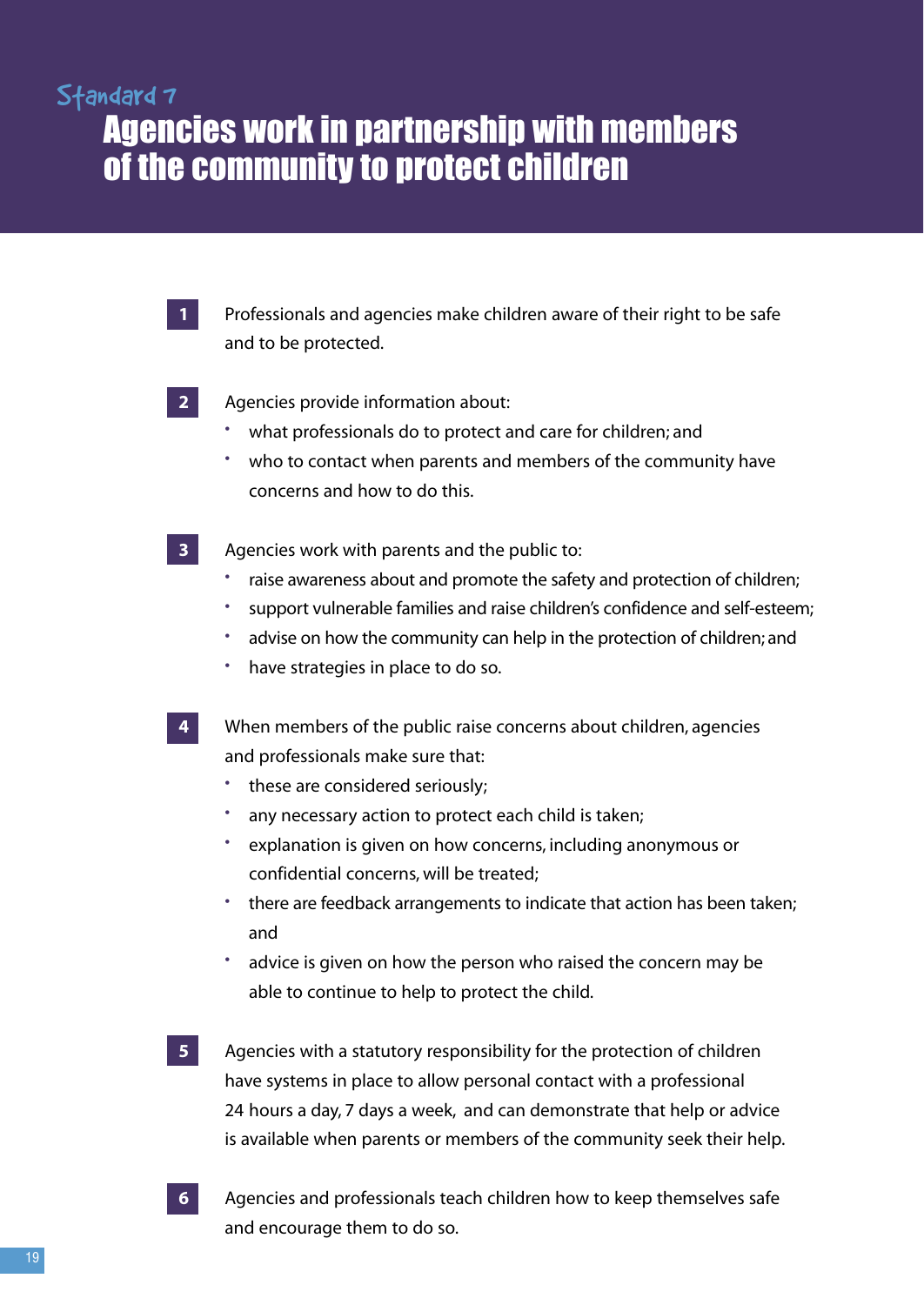# Standard <sub>8</sub> Agencies, individually and collectively, demonstrate leadership and accountability for their work and its effectiveness

- **1** The needs and risks for the child come first in all professional decision making. Agencies have in place:
	- policies;
	- procedures;
	- systems;
	- structures; and
	- resources and personnel to support this.
- **2** Agencies rigorously monitor and review their work in protecting children and implement steps which lead to continuous improvement.
- **3** Agencies demonstrate they understand the needs of the communities they serve and direct sufficient resources to services for the care and protection of children.
- **4** Agencies have systems and policies in place to share information within and across agencies or professionals.
- **5** Agencies actively promote joint working through joint planning, training and monitoring arrangements. Agencies are responsible for ensuring that their staff work with other professionals to achieve better outcomes for each child.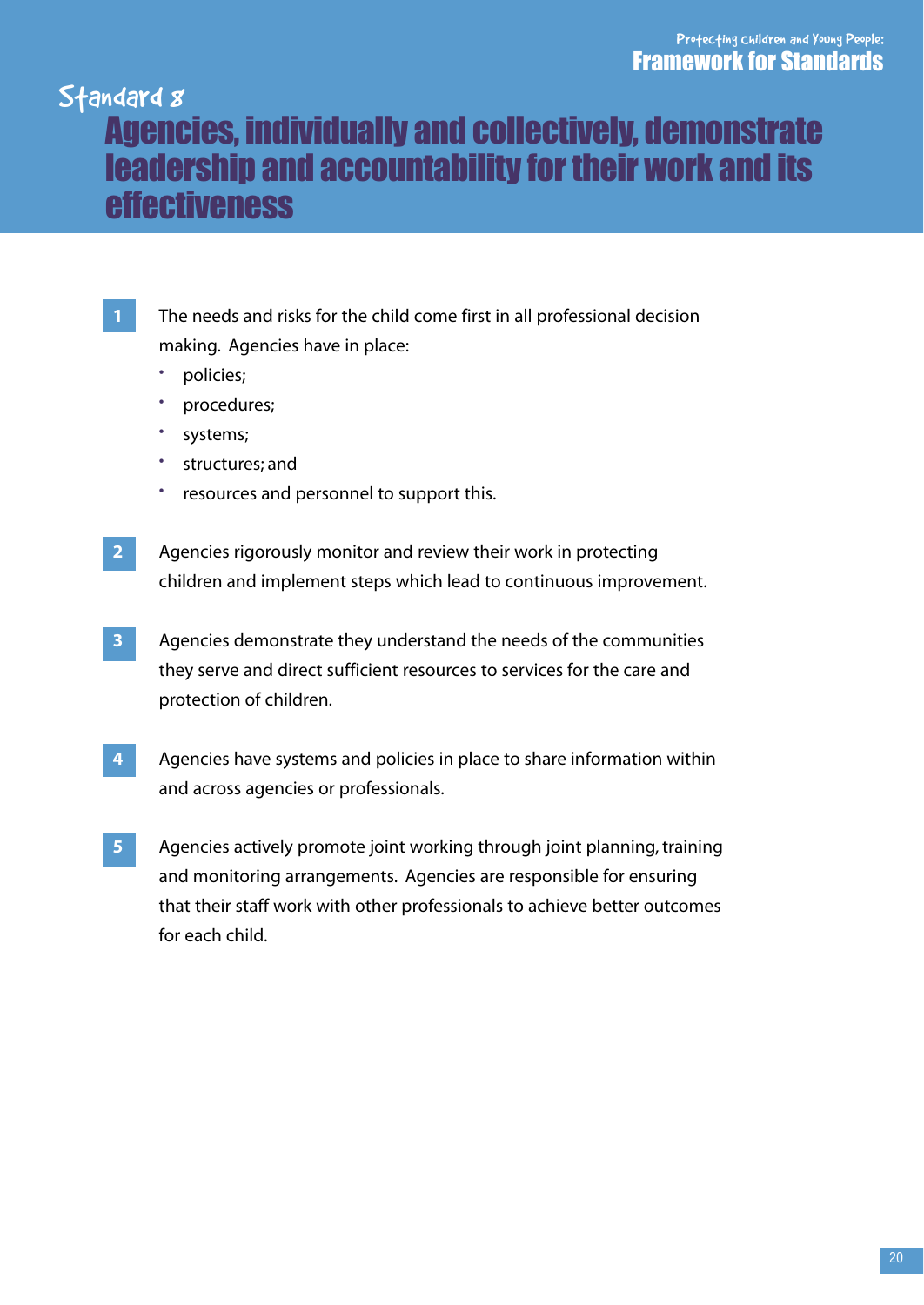# Standard <sub>8</sub> Agencies, individually and collectively, demonstrate leadership and accountability for their work and its effectiveness

- **6** Agencies seek to ensure that their staff are effectively and relevantly trained and that they are:
	- supported;
	- supervised; and
	- accountable in their work.

Staff and managers adhere to their relevant codes of conduct.

- **7** Agencies seek to ensure they have access to a sufficient range of expertise and services to meet the care and protection needs of children.
- **8** Agencies ensure that staff are adequately protected from violence and aggression and that in undertaking their duties the risks to both the professional and children are minimised.
- **9** Agencies have robust information systems that effectively account for the work of their staff and have systems to support the monitoring and review of outcomes for the child.
- **10** Agencies have quality assurance mechanisms to ensure that standards are met and that this can be demonstrated.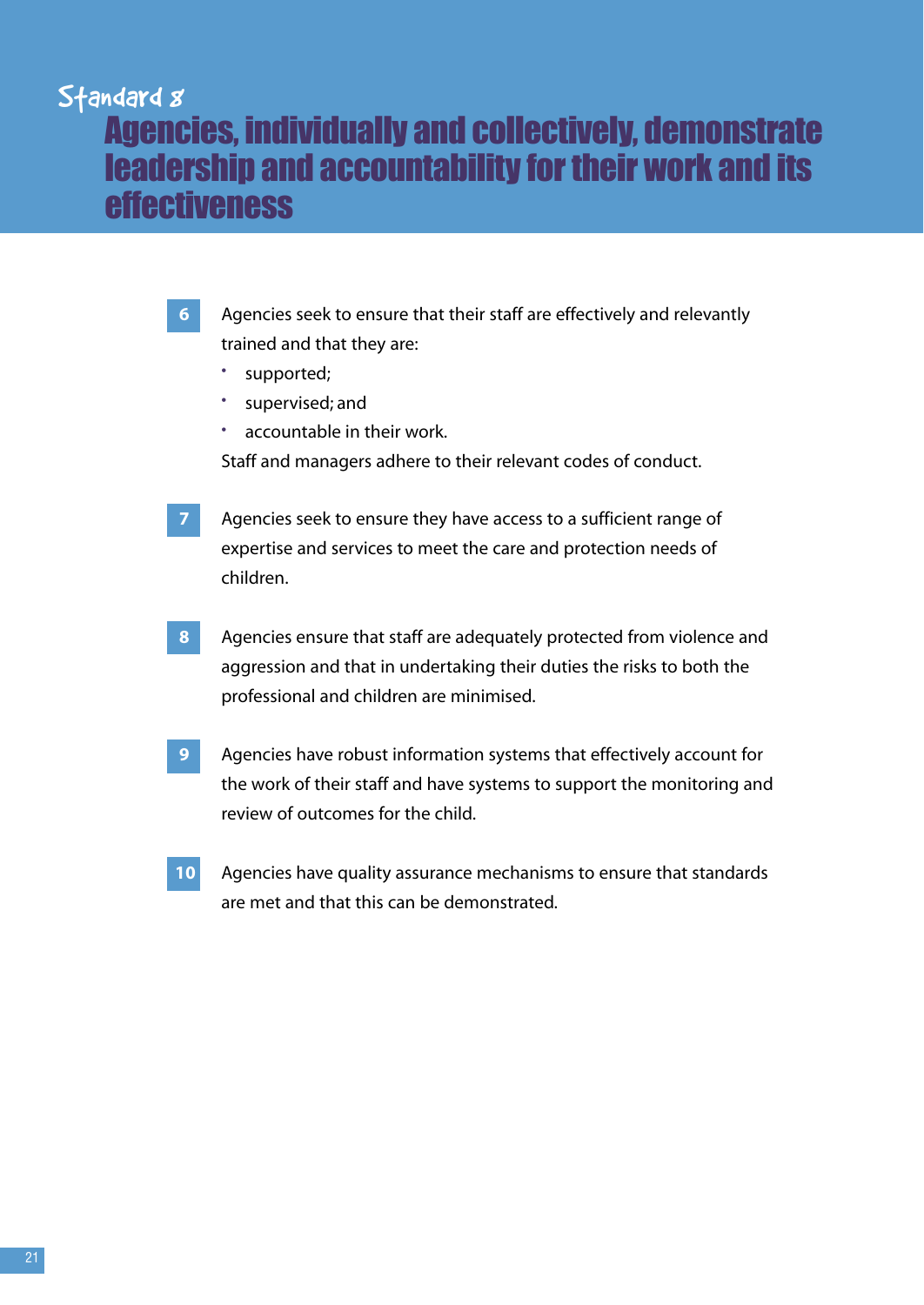Protecting Children and Young People: Framework for Standards



# Annexes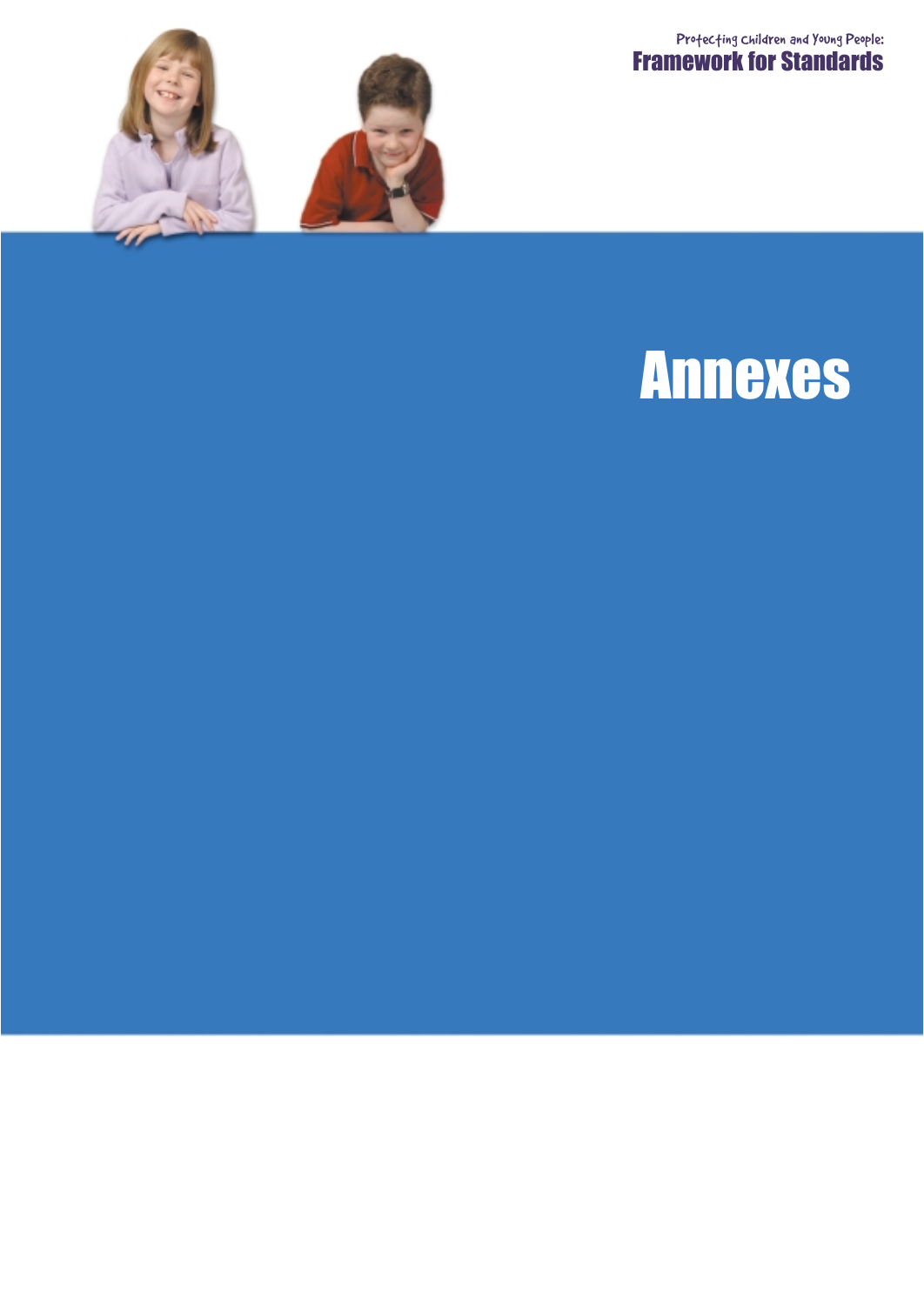# Annex A Glossary of terms

## For the purpose of this document:

#### Abuse

A deliberate act of ill treatment that can harm or is likely to cause harm to a child's safety, well-being and development.

#### Agencies

Organisations in the statutory or voluntary sector where staff, paid or unpaid, work with or have access to children and/or families. This includes, but is not exclusive to, social work, health, education and the police.

#### Child

Is a person under 16 years of age. It is also a young person over 16 years of age with special needs who requires help from statutory agencies in order to be protected.

#### Concern

A suspicion or a belief that a child may be in need of help or protection.

#### Inter-Agency

Where more than one agency is working together.

### Neglect

Failing to provide for, or to secure for a child the basic needs of food, warmth, clothing, emotional security, physical safety and well-being.

### **Parents**

Includes those who have parental rights as defined in law and those who have care of a child. For example, foster carers and co-habitees.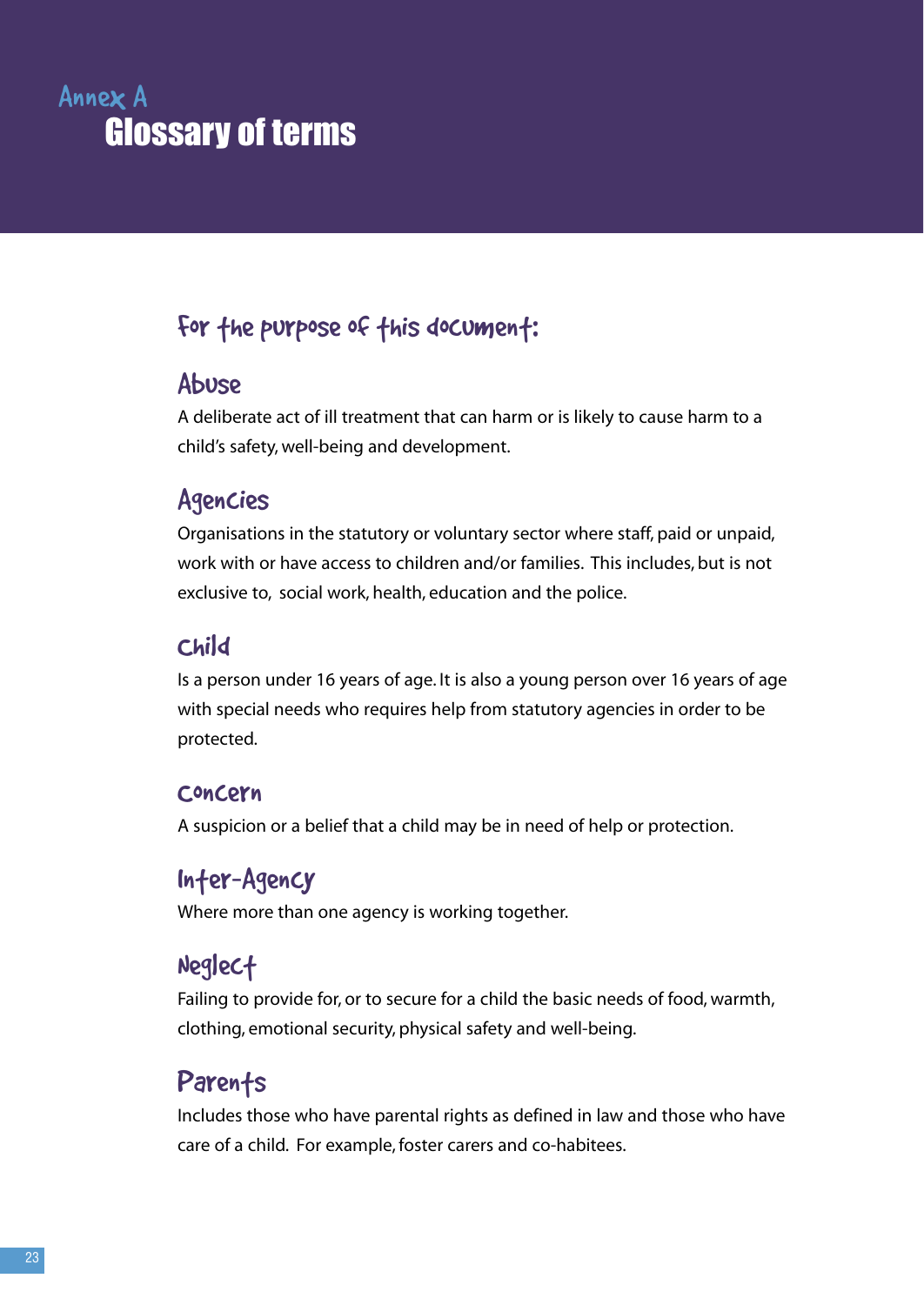# Partnership

Where more than one person, group, agency, professional or community are working together and share responsibility for decisions and actions.

#### Professionals

Staff who work directly or indirectly with children and/or families and can include, but is not exclusive to, police officers, doctors, nurses, teachers, nursery staff, social workers, therapists, dentists, youth leaders, leisure and recreational workers, housing staff and staff who work in criminal justice, mental health or drug and alcohol services. In many cases the term 'professionals' may mean volunteers in contact with children.

# Protective Action

Action taken to protect a child from harm now and in the longer term.

### Profective factors

The personal, family and community strengths that together can help protect a child.

#### Risk

Exposure to identified harm.

# Statutory responsibilities

A responsibility enshrined in legislation and/or regulation.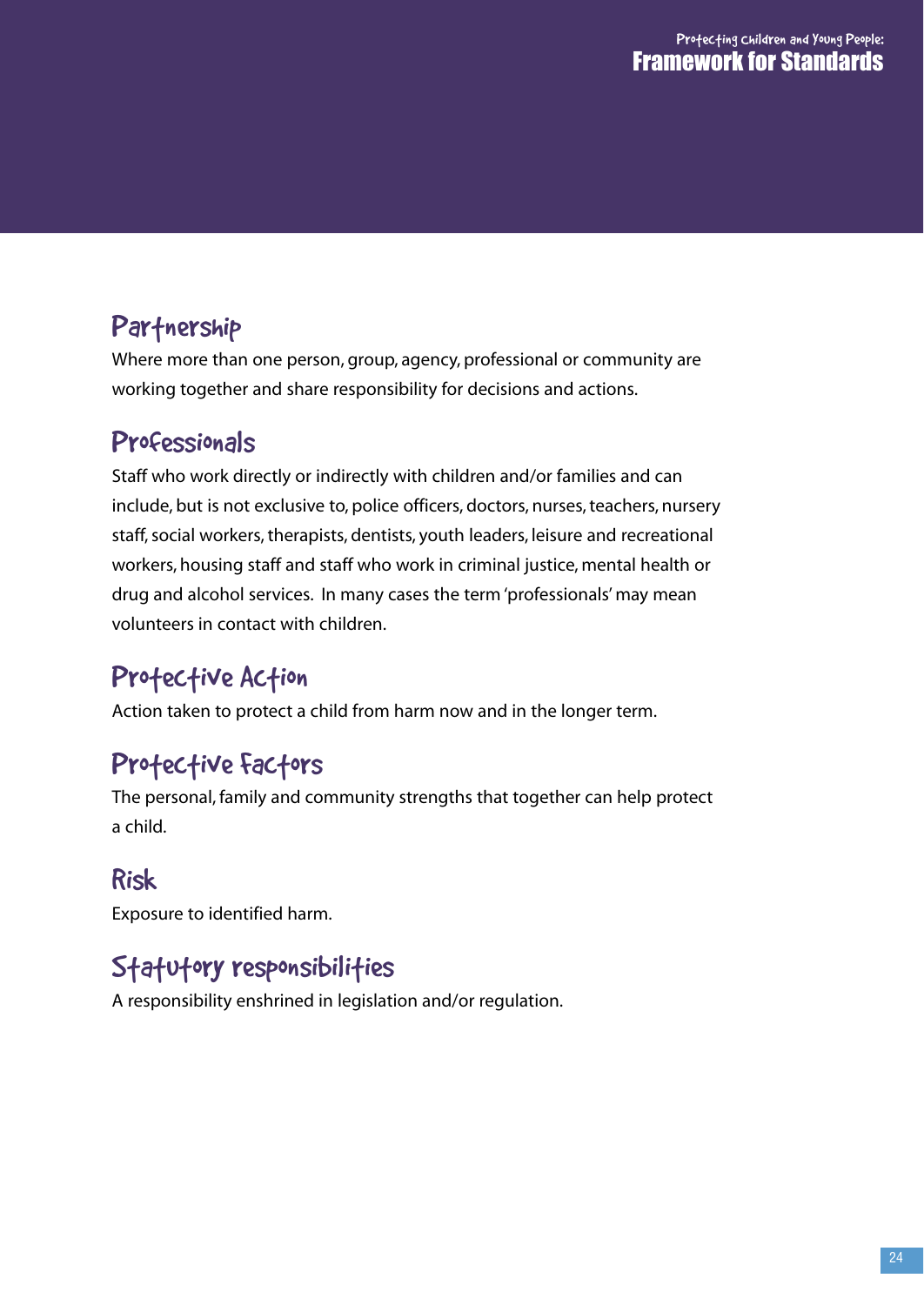# Annex B What to do if you are concerned about practice

Each agency has its own complaints procedure. Anyone who feels that practice falls short of the expectations outlined in the Framework should raise the issue with the agency responsible for the service.

For example they can complain to:

- the Chief Executive of their National Health Service Board;
- the Chief Executive of the Local Authority;
- the Director of Education;
- the Director of Social Work;
- the Chief Constable;
- the Chief Executive of the voluntary organisation providing services;

or to bodies that regulate staff such as:

- the Scottish Social Services Council (social care and social work staff);
- the Nursing and Midwifery Council (nurses and midwives);
- the General Teaching Council for Scotland (teachers);
- the General Medical Council (doctors).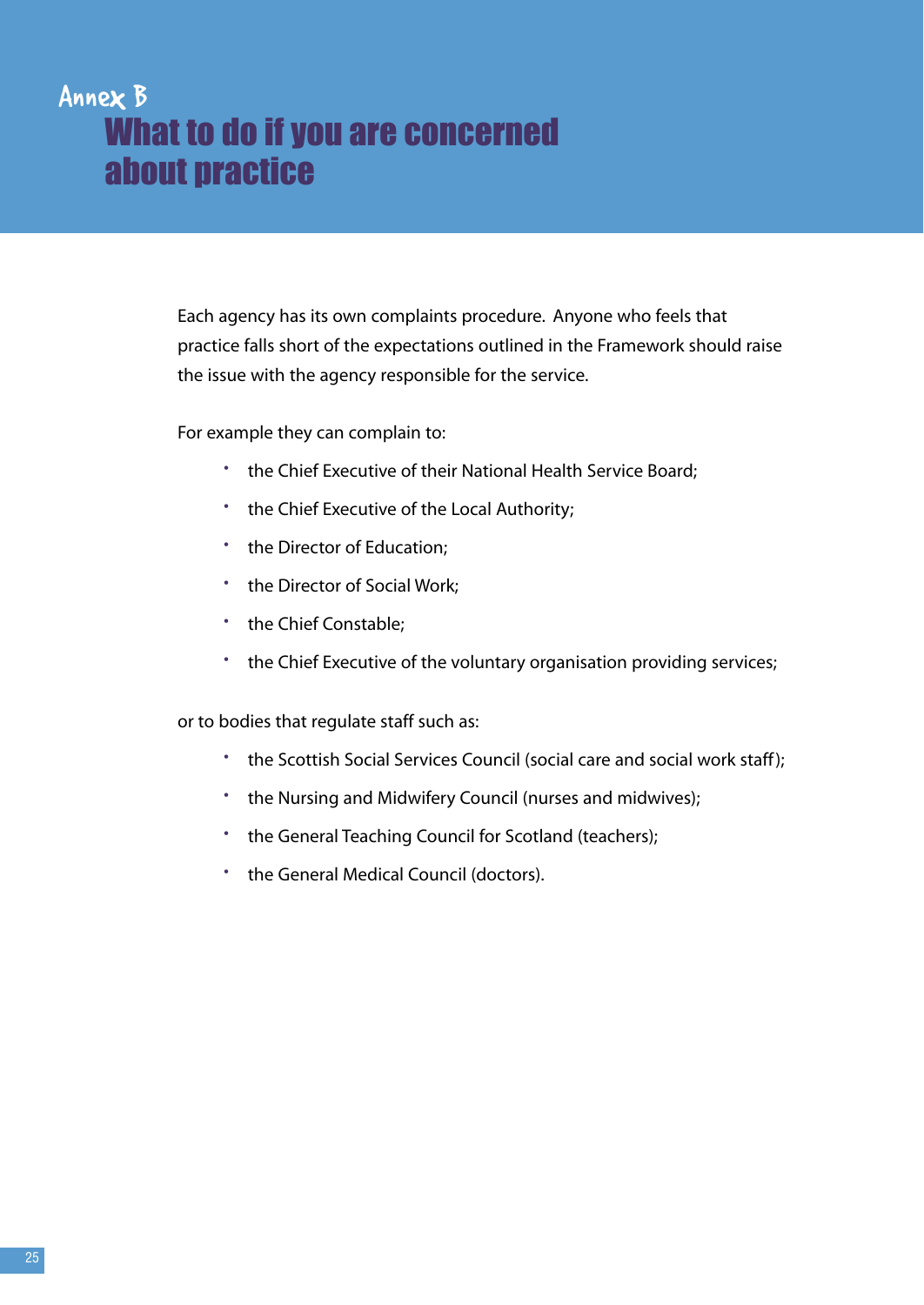# Annex C Relevant legislation

This Framework for Standards is drawn up in accordance with current legislation and regulation which may be periodically subject to change and reform.

A number of Acts of Parliament govern the work of public bodies and this Annex provides a brief summary of the main legislative provisions. It identifies those Acts that require or enable agencies or professionals to secure help for children who are at risk of or have been abused or neglected. It also identifies those Acts which protect the rights of children or their parents when agencies take action.

It is not intended to be a comprehensive legal guide. In this Annex references to Acts in so far as possible are references to the amended versions of the legislation.

Legislation and practice in child protection are underpinned by principles derived from Articles of the United Nations Convention on the Rights of the Child, ratified by the UK Government in 1991. These principles are:

- each child has a right to be treated as an individual;
- each child who can form a view on matters affecting him or her has the right to express those views if he or she so wishes;
- parents should normally be responsible for the upbringing of their children and should share that responsibility;
- each child has the right to protection from all forms of abuse, neglect or exploitation;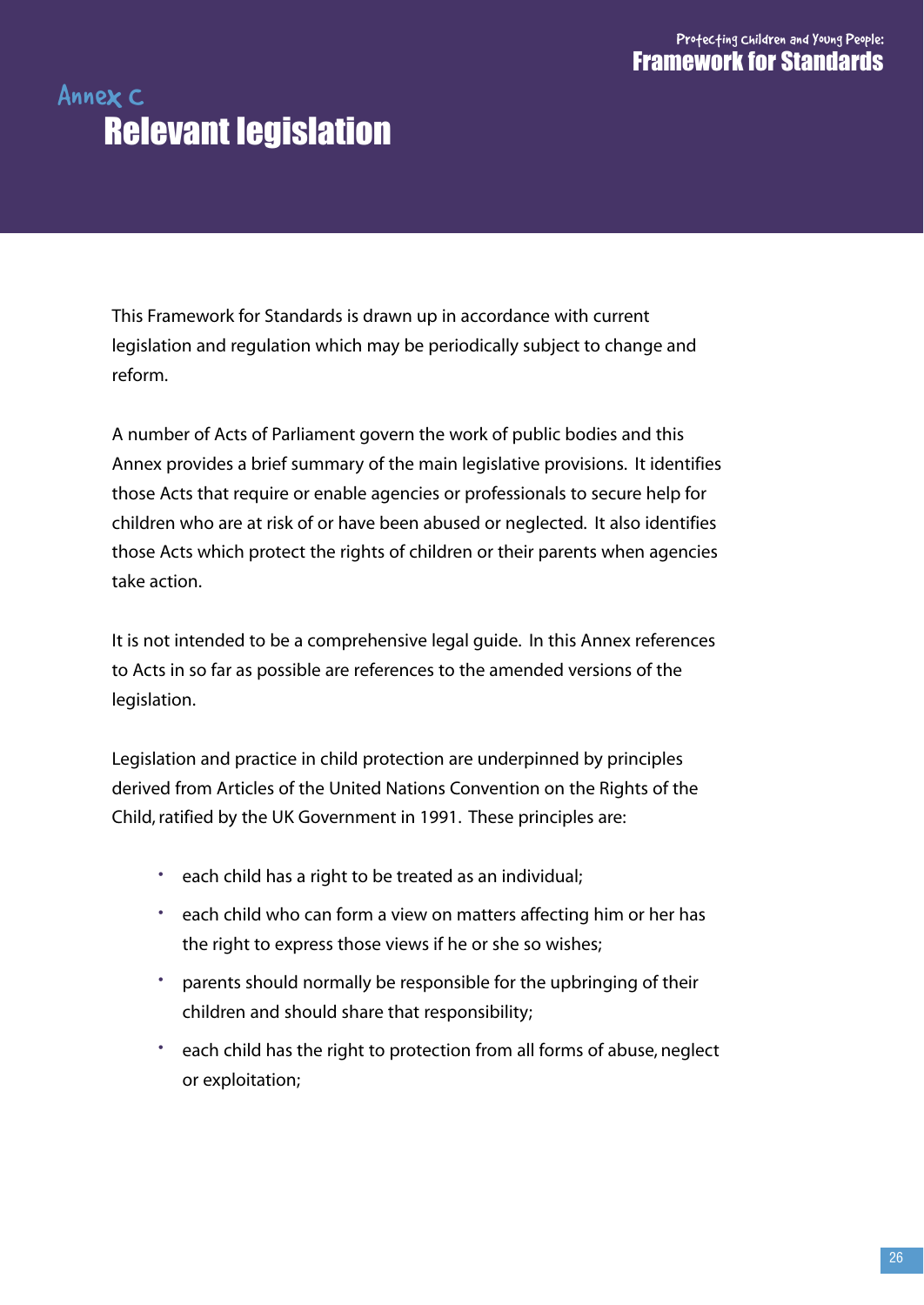# Annex C Relevant legislation

- so far as is consistent with safeguarding and promoting the child's welfare, public authorities should promote the upbringing of children by their families; and
- any intervention by a public authority in the life of a child must be properly justified and should be supported by services from all relevant agencies working in collaboration.

### The Children (Scotland) Act 1995

This is the main piece of legislation relevant to the protection of children in Scotland and its main principles are:

- **1.** The welfare of the child is the paramount consideration when his or her needs are considered by Courts, Children's Hearings and Local Authorities.
- **2.** No Court should make an Order relating to a child and no Children's Hearing should make a supervision requirement unless the Court or Hearing considers that to do so would be better for the child than making no Order or supervision requirement at all.
- **3.** The child's views, taking appropriate account of age and understanding, should be taken into account where major decisions are to be made about his or her future.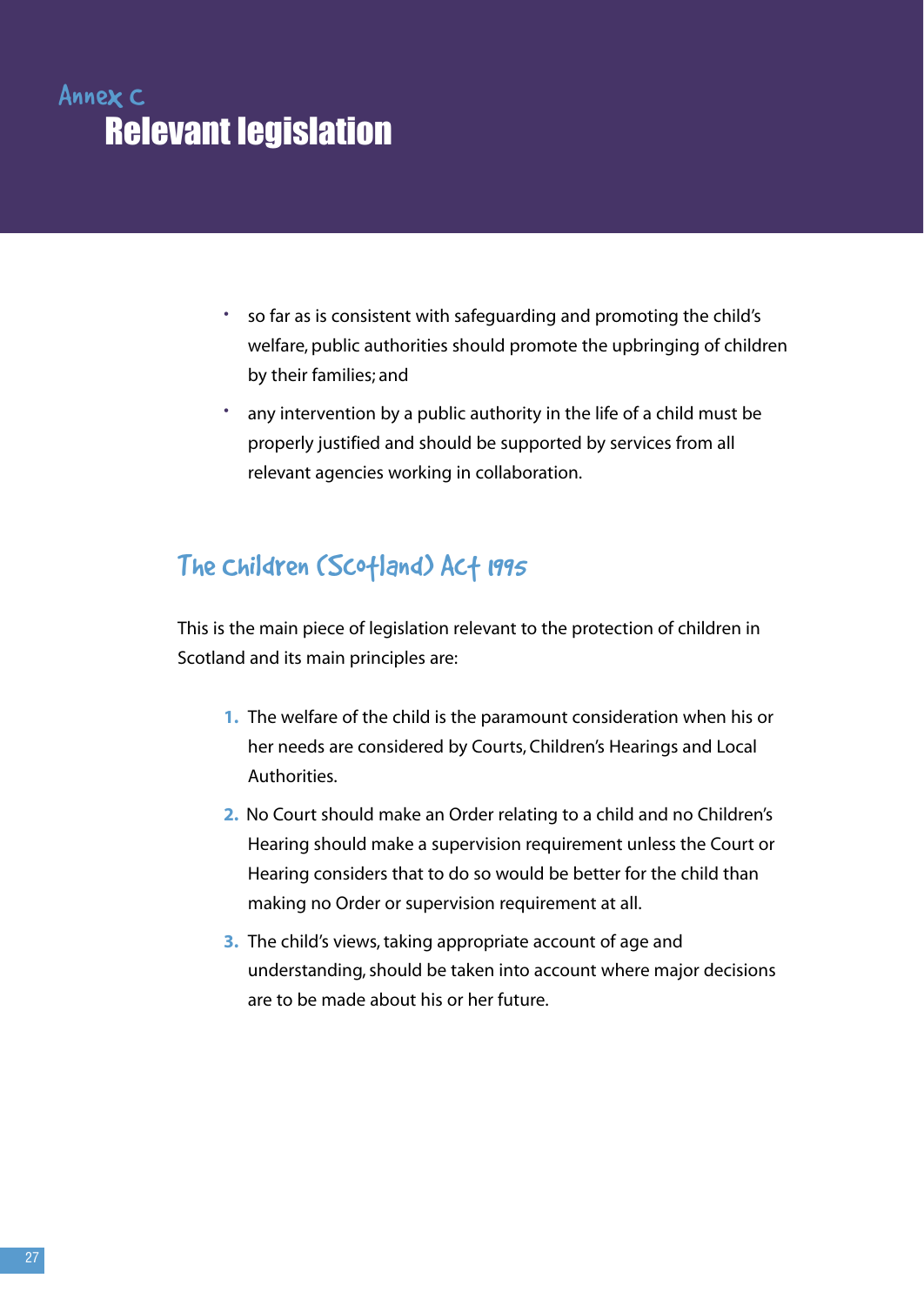#### Profecting children and Young People: Framework for Standards

The Act enables any person to give information to the Reporter if they believe that compulsory measures of care may be necessary to protect a child and requires police and local authorities to do so. It also enables any person to apply to a Sheriff for a Child Protection Order if they are concerned that the child is suffering or is likely to suffer significant harm.

A local authority can apply to a Sheriff for a Child Assessment Order if they need an assessment to establish if a child is at risk of significant harm and it is unlikely that the assessment can be carried out without a court order. A local authority can also apply to the sheriff for an Exclusion Order to exclude a named person from a child's home if that person is likely to cause significant harm to the child.

# The Data Protection Act 1998

All those involved with children are likely to hold personal information about them, including sensitive personal information. The Act covers how personal information about living, identifiable people is to be protected. All organisations that hold or process personal data must comply. The Act requires that data is gathered and processed fairly, is held securely and is used solely for the purpose for which it was collated.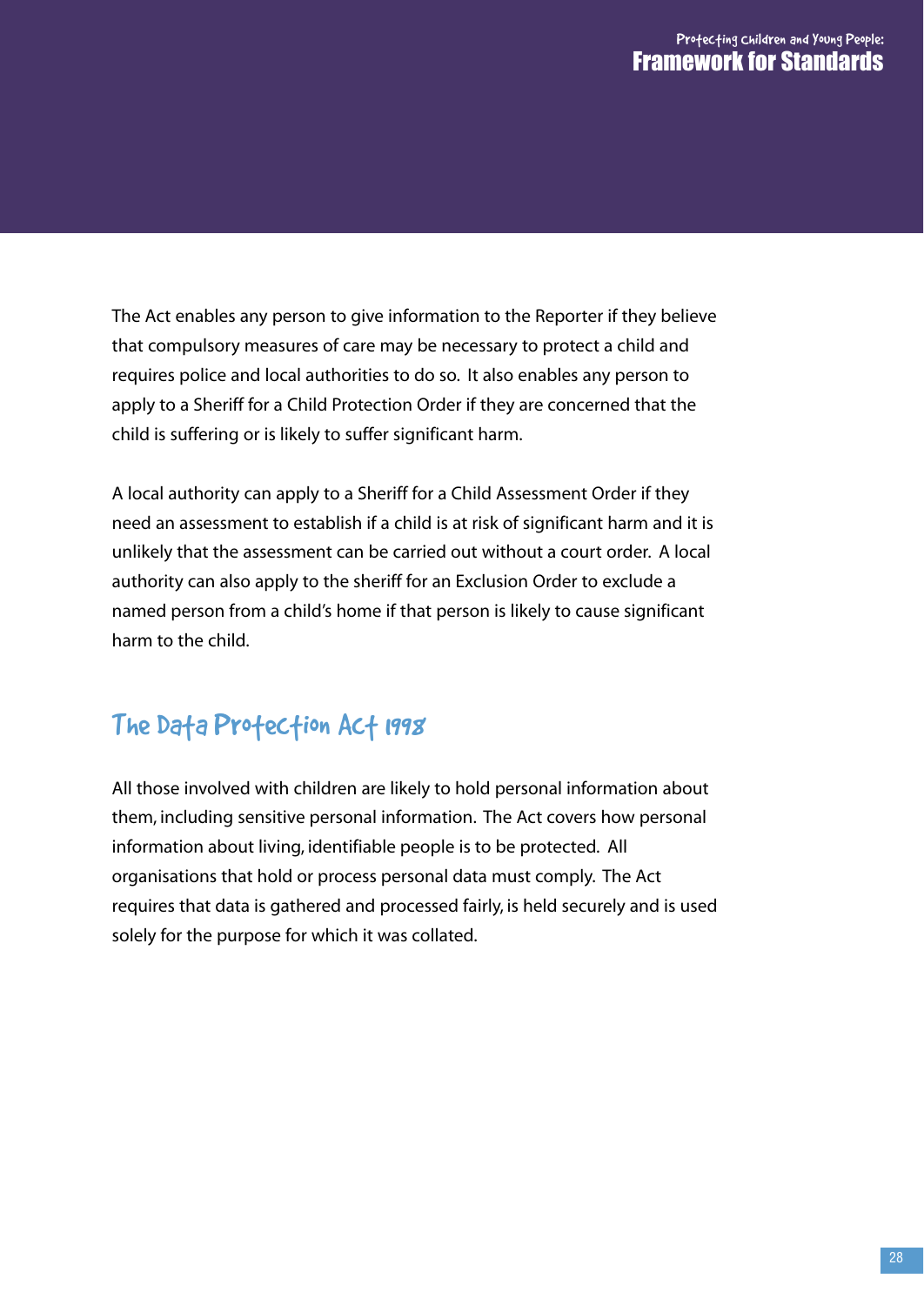# Annex C Relevant legislation

Data controllers must be aware of the protections and safeguards which are afforded by the Act but must also be aware of the wider context. For example, the Act is interpreted in the light of Article 8 of European Convention on Human Rights which guarantees the right of each person to respect for his private and family life, his home and his correspondence, as well as any relationship of confidentiality. At the same time those holding such information must balance the rights and freedoms of others, the interests of public safety, the protection of health and morals and the prevention and detection of crime all of which may relate to protecting children, so that there may be circumstances in which the disclosure of information, which would ordinarily be protected, is necessary and justifiable.

# The Age of Legal capacity (Scotland) Act 1991

Children under 16 do not normally have legal capacity but this Act identifies the circumstances in which children can act in a way that is legally competent. The Act specifies when children and young people can consent to medical treatment or instruct a solicitor.

#### Social Work (Scotland) Act 1968

The Act places a duty on local authorities to "promote social welfare by making available advice, guidance and assistance on such a scale as may be appropriate for their area".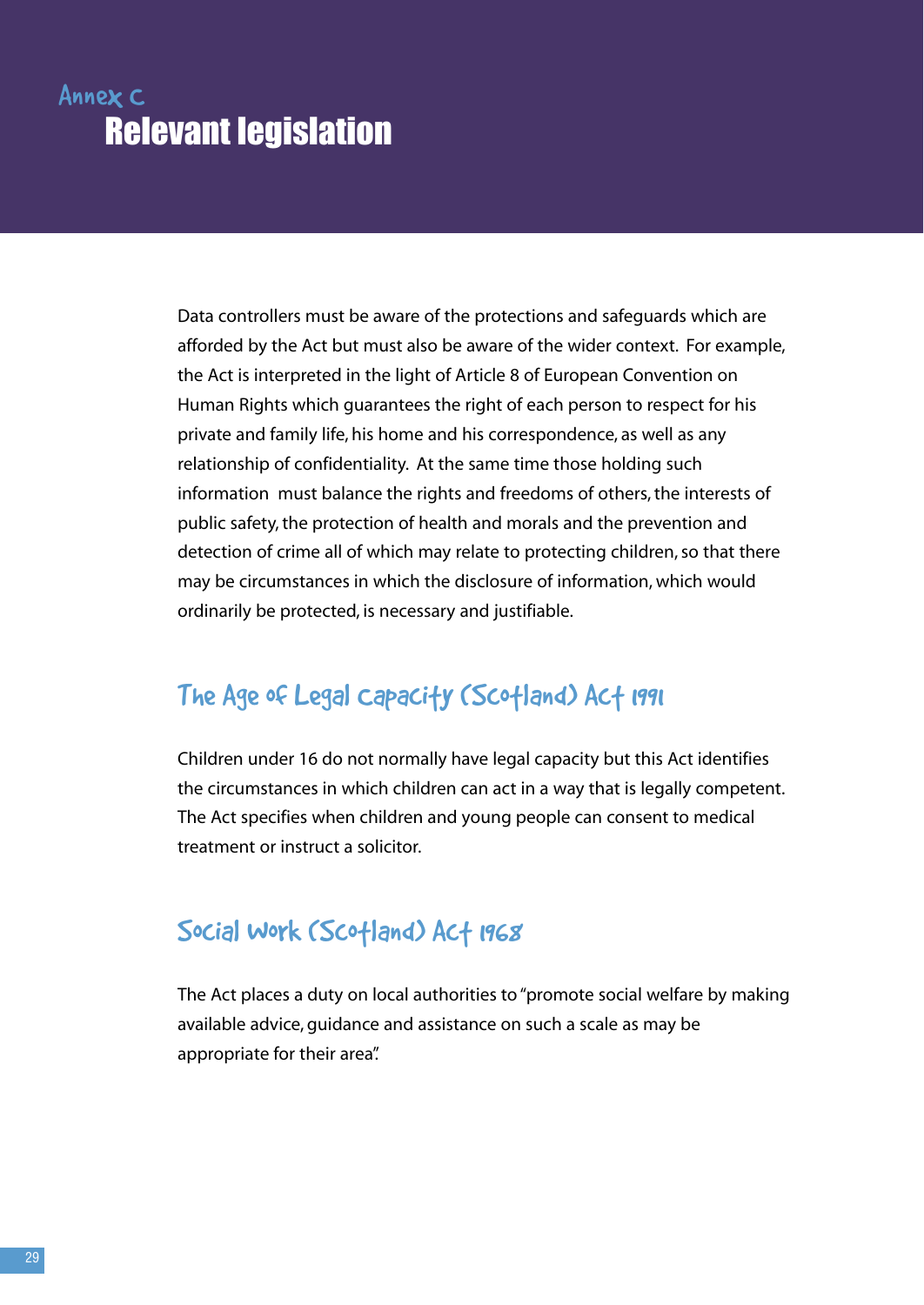# National Health Service (Scotland) Act 1978

The Act imposes a duty on Scottish Ministers to provide a comprehensive and integrated health service to promote physical and mental health and to provide for the prevention, diagnosis and treatment of illness, and to set up health boards to deliver these services.

The Act includes a duty on health boards, local authorities and education authorities to co-operate with one another to secure and advance the health of the people of Scotland. It also imposes a duty on Scottish Ministers to provide medical inspection services and supervision of the health of school children and for health boards and education authorities to encourage and assist pupils to take advantage of the facilities provided.

# The Education (Scotland) Act 1980

The Act provides a link into section 39 of the 1978 Act for Education Authorities to encourage pupils to make use of medical facilities provided. Where a child has not attended for routine medical inspection and an education authority has concerns about that child's health, the authority can require parents to submit their child for medical examination.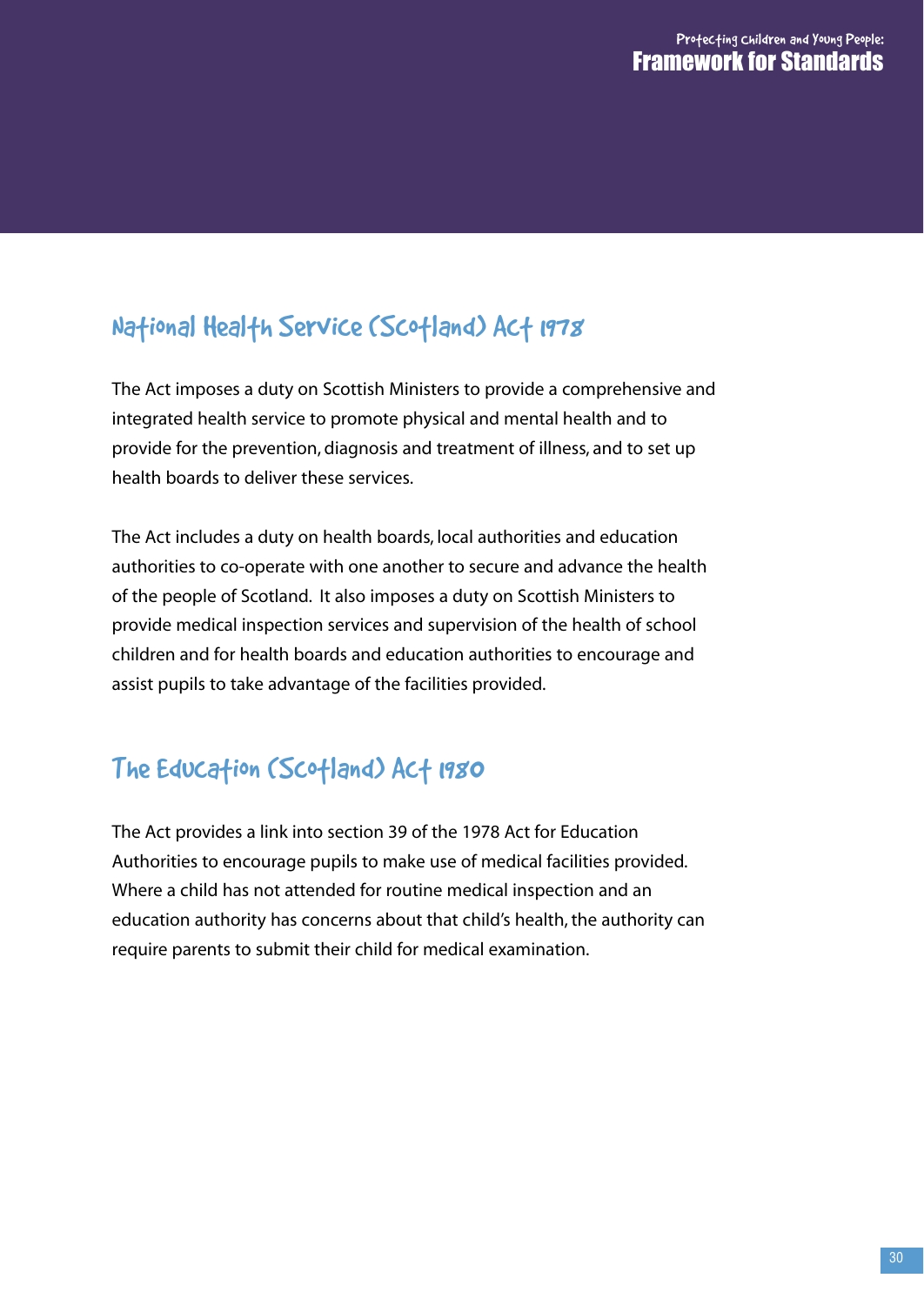# Annex C Relevant legislation

# Additional Support for Learning Bill

The Bill which is presently before the Scottish Parliament proposes to create a duty for education authorities to make arrangements to identify those children and young persons within their area for whose school education they are responsible, who have additional support needs, so that without the provision of additional support, they are or are likely to be, unable to benefit from school education. It also proposes a duty for other appropriate agencies such as local authorities, health boards and others to help the education authority in providing that additional support to such children and young persons.

# The Housing (Scotland) Act 1987

The Act requires local authorities to treat homeless persons with dependent children, those under 21 years of age and those who are over 16 who have been looked after, have been in care or have been subject to a supervision order as having a priority need for accommodation. When carrying out their duties under the Act authorities must have regard to the best interests of the child/children when considering the needs of homeless families and must ensure accommodation is suitable for their occupation.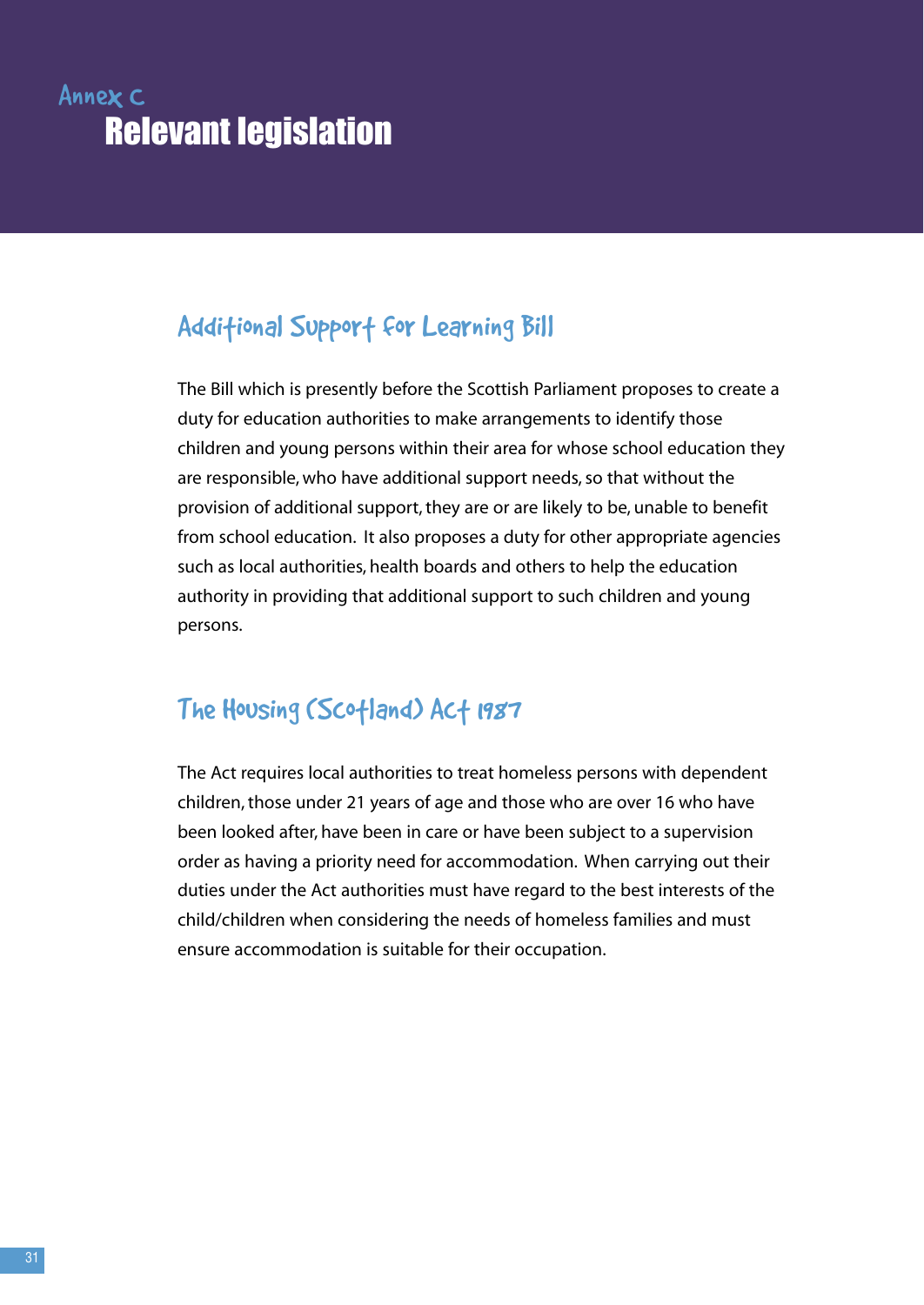# Foster Children (Scotland) Act 1984

The Act requires each local authority to secure the welfare of children in their area who are fostered (including those who are privately fostered) and to visit and give advice on care and maintenance of those children. The local authority can inspect premises, impose conditions and remove children from unsuitable surroundings or carers.

## The Police (Scotland) Act 1997 and The Protection of Children (Scotland) Act 2003

There are a number of measures to protect children from those who are unsuitable to work with them. One of the measures available is the disclosure checks which are used by employers to check the suitability of any prospective employee. Applications for disclosure certificates are made to Disclosure Scotland, which is part of the Scottish Criminal Records Office, under The Police (Scotland) Act 1997. The certificates issued will include relevant information on criminal convictions. They will also include information from the List to be established under The Protection of Children (Scotland) Act 2003 when this Act is brought into force on individuals unsuitable to work with children.

The 2003 Act provides that a person working in a child care position (paid or unpaid) will be referred to the List by their employer (or other specified bodies) if he or she harms a child or puts a child at risk of harm and is dismissed, resigns or is moved away from access to children as a consequence.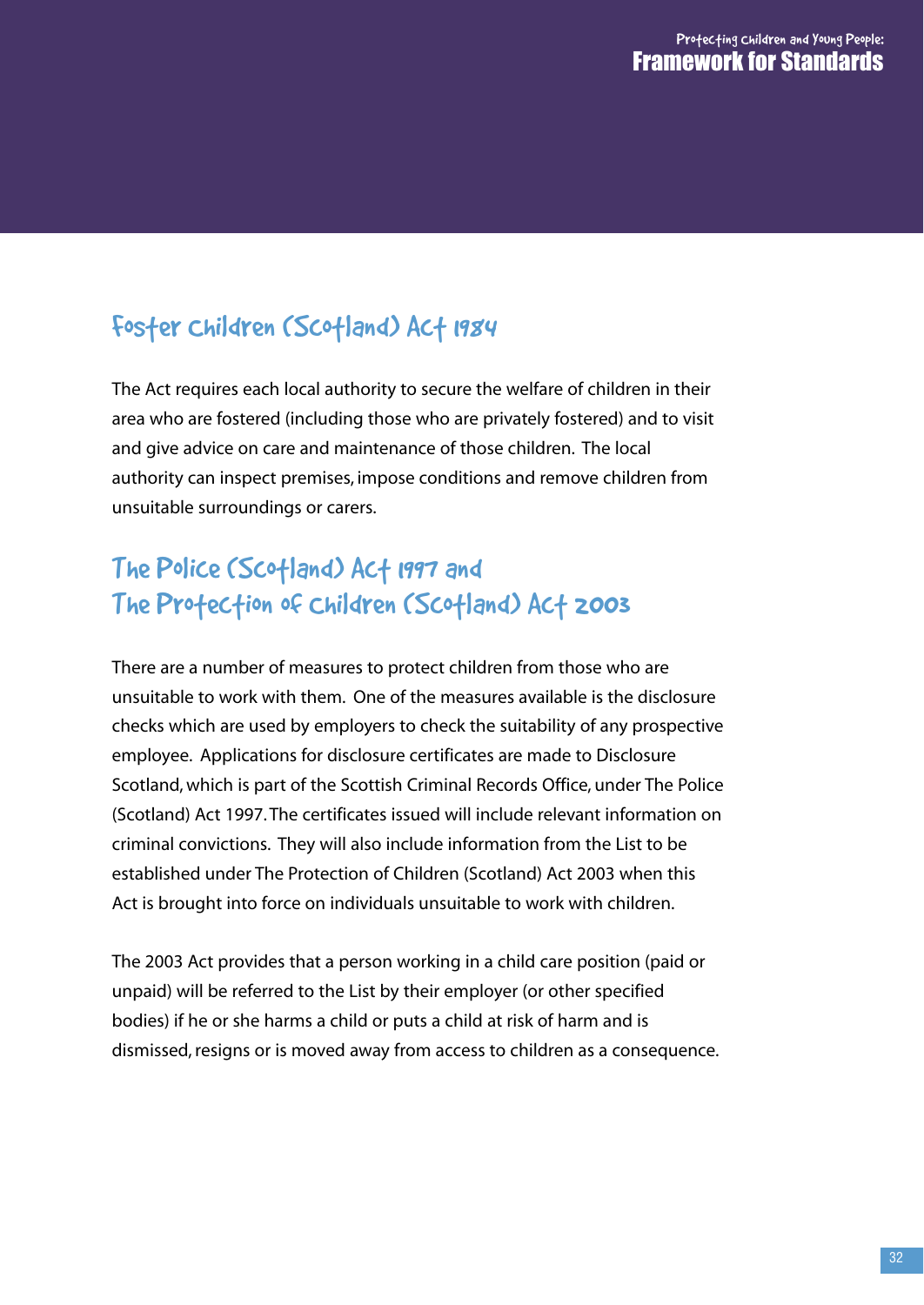# Annex C Relevant legislation

Those convicted of offences against a child will be referred to the List by the courts. Once an individual is on the List, he or she will commit an offence if they apply to or work with children and it will be an offence to knowingly employ someone who is disqualified from working with children.